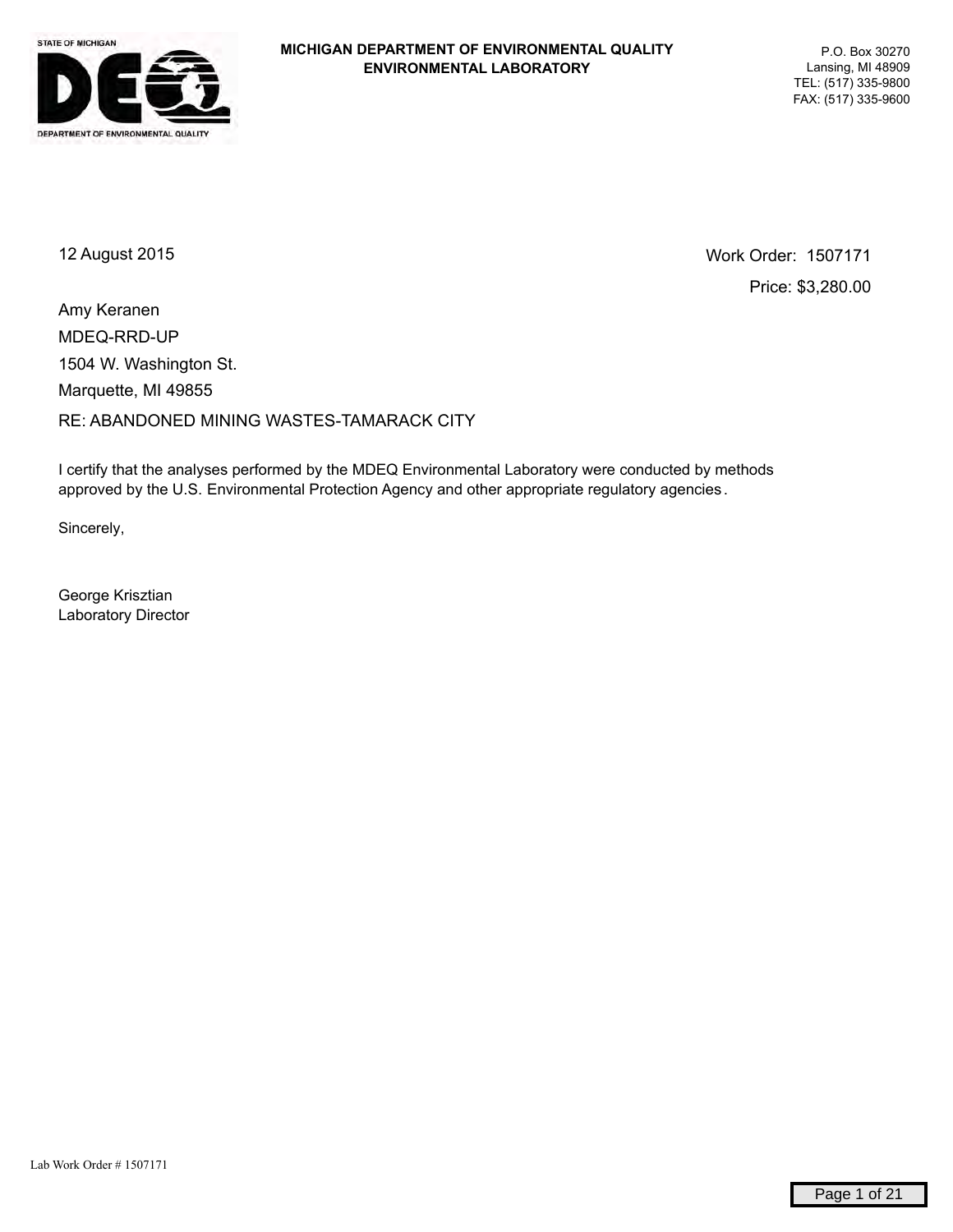#### STATE OF MICHIGAN



#### **MICHIGAN DEPARTMENT OF ENVIRONMENTAL QUALITY ENVIRONMENTAL LABORATORY**

| MDEO-RRD-UP            | Project: ABANDONED MINING WASTES-TAMARACK CITY Ops |            |
|------------------------|----------------------------------------------------|------------|
| 1504 W. Washington St. | Site Code: 31000098                                | Reported:  |
| Marquette MI, 49855    | Project Manager: Amy Keranen                       | 08/12/2015 |

#### **Analytical Report for Samples**

| Sample ID           | <b>Laboratory ID</b> | <b>Matrix</b> | <b>Date Sampled</b> | Qualifier<br><b>Date Received</b> |
|---------------------|----------------------|---------------|---------------------|-----------------------------------|
| CHTC-SD-07-1-3' dup | 1507171-01           | Soil/Sediment | 07/11/2015          | 07/15/2015                        |
| CHTC-SD-07-1-3'     | 1507171-02           | Soil/Sediment | 07/11/2015          | 07/15/2015                        |
| CHTC-SD-07-3-5'     | 1507171-03           | Soil/Sediment | 07/11/2015          | 07/15/2015                        |
| CHTC-SD-06-0-6"     | 1507171-04           | Soil/Sediment | 07/11/2015          | 07/15/2015                        |
| CHTC-SD-06-1-3'     | 1507171-05           | Soil/Sediment | 07/11/2015          | 07/15/2015                        |
| CHTC-SD-06-3-3.92'  | 1507171-06           | Soil/Sediment | 07/11/2015          | 07/15/2015                        |
| CHTC-SD-20-0-6"     | 1507171-07           | Soil/Sediment | 07/12/2015          | 07/15/2015                        |
| CHTC-SD-20-1-3'     | 1507171-08           | Soil/Sediment | 07/12/2015          | 07/15/2015                        |
| CHTC-SD-20-3-4.25'  | 1507171-09           | Soil/Sediment | 07/12/2015          | 07/15/2015                        |
| CHTC-SD-17-0-6"     | 1507171-10           | Soil/Sediment | 07/12/2015          | 07/15/2015                        |
| CHTC-SD-17-1-3'     | 1507171-11           | Soil/Sediment | 07/12/2015          | 07/15/2015                        |
| CHTC-SD-17-3-5'     | 1507171-12           | Soil/Sediment | 07/12/2015          | 07/15/2015                        |
| CHTC-SD-18-0-6"     | 1507171-13           | Soil/Sediment | 07/12/2015          | 07/15/2015                        |
| CHTC-SD-18-1-3'     | 1507171-14           | Soil/Sediment | 07/12/2015          | 07/15/2015                        |
| CHTC-SD-18-3-5'     | 1507171-15           | Soil/Sediment | 07/12/2015          | 07/15/2015                        |

#### **Notes and Definitions**

- Y20 Reporting Limits (RL) raised due to matrix.
- Y18 Sample was extracted/analyzed past USEPA maximum allowable holding time due to laboratory error. Data is estimated.
- X3 Spike recovery is not applicable due to large target analyte concentration in the source sample.
- PI Result is estimated due to possible interference.
- H Recommended laboratory holding time was exceeded.
- A09 Result is estimated due to high recovery of batch quality control.
- A07 Result(s) and reporting limit(s) are estimated due to poor precision.
- ND Indicates compound analyzed for but not detected
- RL Reporting Limit
- NA Not Applicable
- dry Sample results reported on a dry weight basis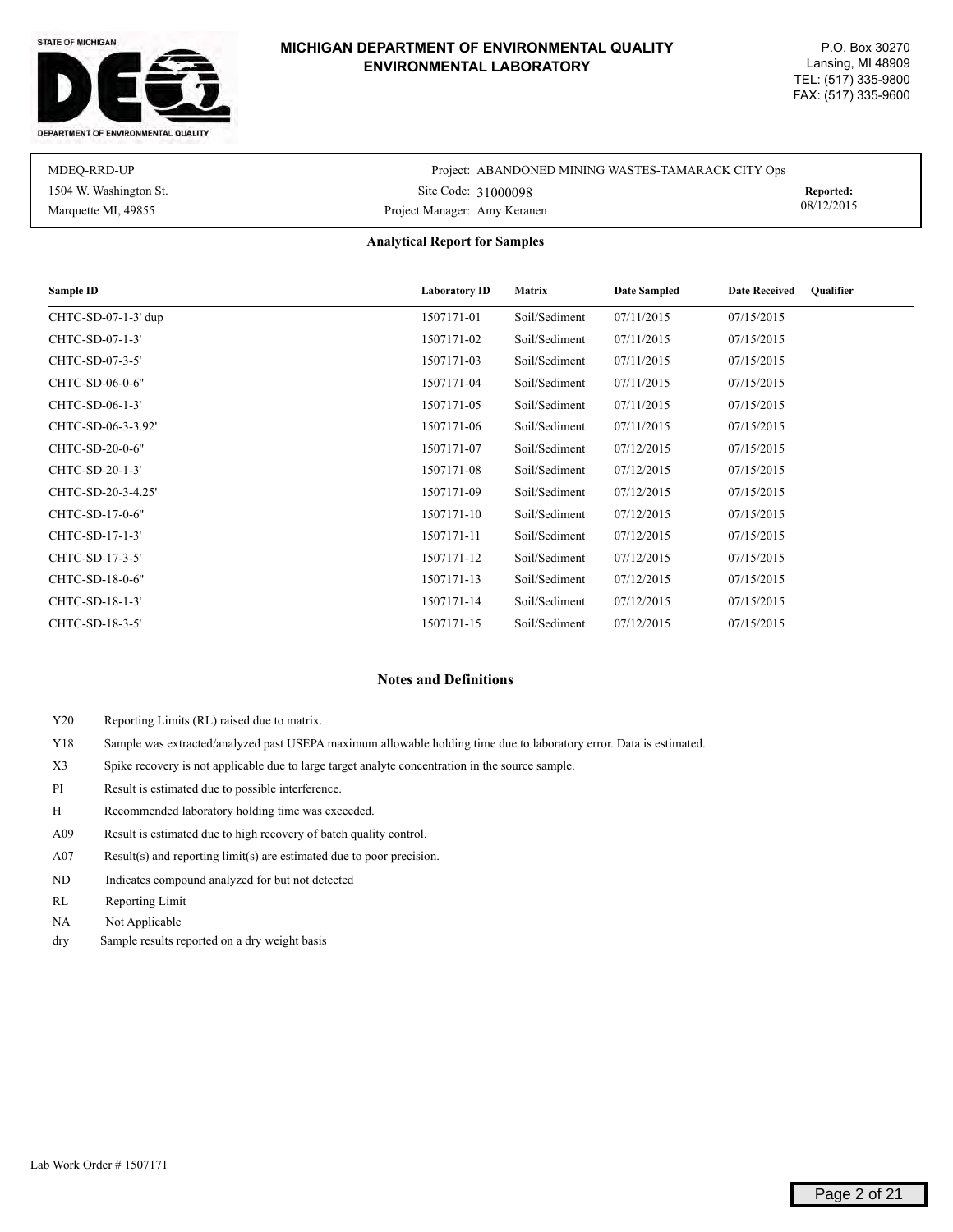

#### **Lab ID: 1507171-01 Client ID: CHTC-SD-07-1-3' dup**

| CAS#                                | Analyte        | Result    | RL    | Units         | Dilution | Analyzed<br>Date | QC Batch       | Method    | Qualifier    |
|-------------------------------------|----------------|-----------|-------|---------------|----------|------------------|----------------|-----------|--------------|
|                                     |                |           |       |               |          |                  |                |           |              |
| <b>Organics-PCBs as Aroclors</b>    |                |           |       |               |          |                  |                |           | See note Y20 |
| 12674-11-2                          | Aroclor 1016   | <b>ND</b> | 290   | ug/kg dry     |          | 07/30/15         | B5G2223        | 8081/8082 |              |
| 11104-28-2                          | Aroclor 1221   | <b>ND</b> | 290   | ug/kg dry     |          | 07/30/15         | B5G2223        | 8081/8082 |              |
| 11141-16-5                          | Aroclor 1232   | ND        | 290   | ug/kg dry     |          | 07/30/15         | B5G2223        | 8081/8082 |              |
| 53469-21-9                          | Aroclor 1242   | ND        | 290   | ug/kg dry     | -1       | 07/30/15         | B5G2223        | 8081/8082 |              |
| 12672-29-6                          | Aroclor 1248   | ND        | 290   | ug/kg dry     |          | 07/30/15         | B5G2223        | 8081/8082 |              |
| 11097-69-1                          | Aroclor 1254   | ND        | 290   | ug/kg dry     |          | 07/30/15         | B5G2223        | 8081/8082 |              |
| 11096-82-5                          | Aroclor 1260   | ND        | 290   | ug/kg dry     |          | 07/30/15         | B5G2223        | 8081/8082 |              |
| 37324-23-5                          | Aroclor 1262   | ND        | 290   | ug/kg dry     | 1        | 07/30/15         | B5G2223        | 8081/8082 |              |
| 11100-14-4                          | Aroclor 1268   | ND        | 290   | ug/kg dry     |          | 07/30/15         | B5G2223        | 8081/8082 |              |
| Surrogate: Decachlorobiphenyl       |                |           | 71.1% | $30 - 150$    |          | 07/30/15         | B5G2223        | 8081/8082 |              |
| Surrogate: Tetrachloro-m-xylene     |                |           | 65.5% | $30 - 150$    |          | 07/30/15         | B5G2223        | 8081/8082 |              |
| <b>Inorganics-General Chemistry</b> |                |           |       |               |          |                  |                |           |              |
| <b>TS</b>                           | % Total Solids | 69.4      | 0.1   | $\frac{0}{0}$ |          | 07/17/15         | <b>B5G1708</b> | 2540 B    |              |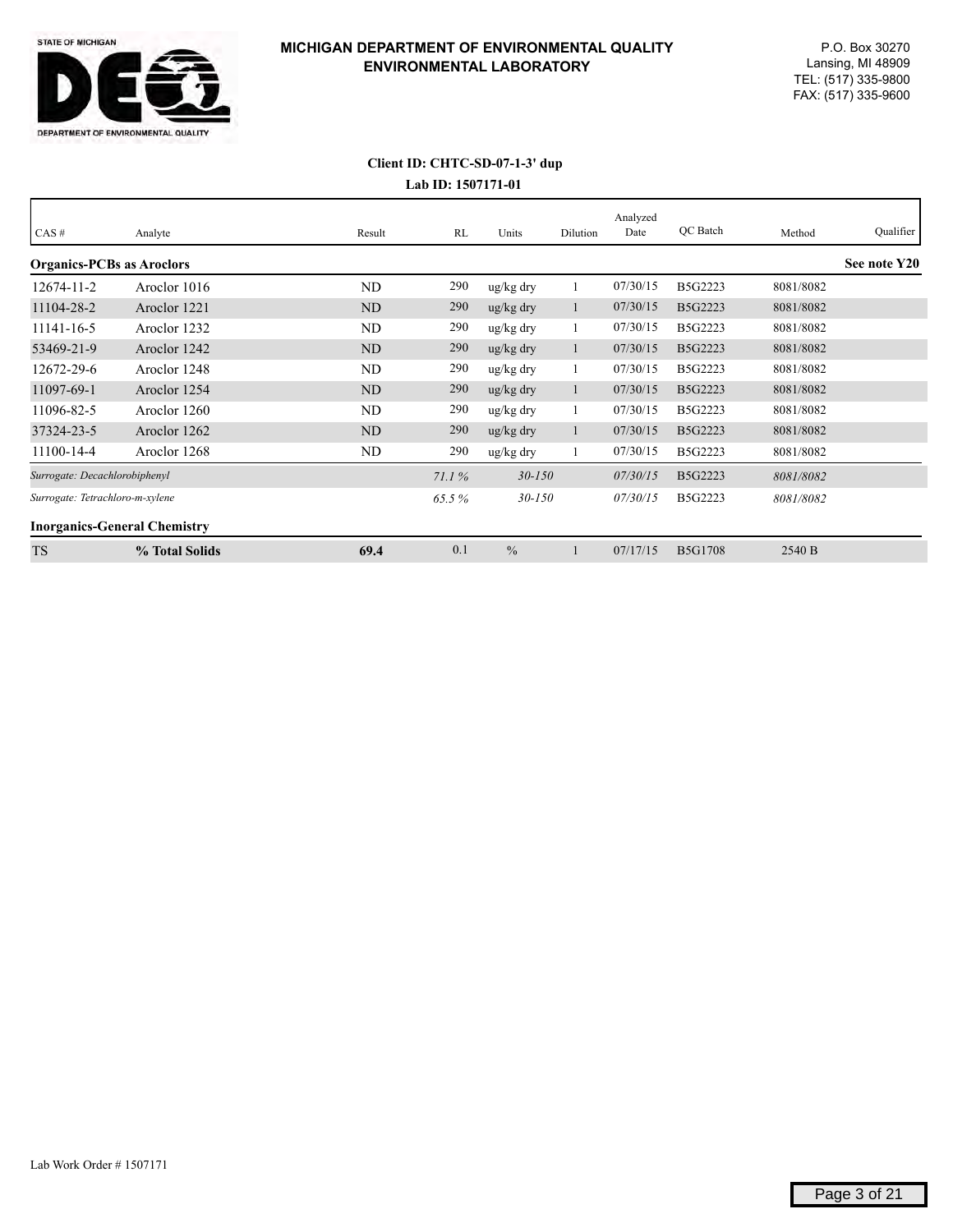

#### **Lab ID: 1507171-02 Client ID: CHTC-SD-07-1-3'**

| CAS#                                | Analyte        | Result    | RL    | Units                 | Dilution | Analyzed<br>Date | OC Batch       | Method    | Qualifier    |
|-------------------------------------|----------------|-----------|-------|-----------------------|----------|------------------|----------------|-----------|--------------|
| <b>Organics-PCBs as Aroclors</b>    |                |           |       |                       |          |                  |                |           | See note Y20 |
| 12674-11-2                          | Aroclor 1016   | ND        | 280   | ug/kg dry             |          | 07/30/15         | B5G2223        | 8081/8082 |              |
| 11104-28-2                          | Aroclor 1221   | ND        | 280   | ug/kg dry             | -1       | 07/30/15         | B5G2223        | 8081/8082 |              |
| 11141-16-5                          | Aroclor 1232   | <b>ND</b> | 280   | ug/kg dry             |          | 07/30/15         | B5G2223        | 8081/8082 |              |
| 53469-21-9                          | Aroclor 1242   | <b>ND</b> | 280   | $\frac{u g}{k g}$ dry |          | 07/30/15         | B5G2223        | 8081/8082 |              |
| 12672-29-6                          | Aroclor 1248   | ND        | 280   | ug/kg dry             |          | 07/30/15         | B5G2223        | 8081/8082 |              |
| 11097-69-1                          | Aroclor 1254   | <b>ND</b> | 280   | ug/kg dry             |          | 07/30/15         | B5G2223        | 8081/8082 |              |
| 11096-82-5                          | Aroclor 1260   | ND        | 280   | ug/kg dry             |          | 07/30/15         | B5G2223        | 8081/8082 |              |
| 37324-23-5                          | Aroclor 1262   | ND        | 280   | ug/kg dry             |          | 07/30/15         | B5G2223        | 8081/8082 |              |
| 11100-14-4                          | Aroclor 1268   | ND        | 280   | ug/kg dry             |          | 07/30/15         | B5G2223        | 8081/8082 |              |
| Surrogate: Decachlorobiphenyl       |                |           | 68.9% | $30 - 150$            |          | 07/30/15         | B5G2223        | 8081/8082 |              |
| Surrogate: Tetrachloro-m-xylene     |                |           | 57.7% | $30 - 150$            |          | 07/30/15         | B5G2223        | 8081/8082 |              |
| <b>Inorganics-General Chemistry</b> |                |           |       |                       |          |                  |                |           |              |
| <b>TS</b>                           | % Total Solids | 70.4      | 0.1   | $\frac{0}{0}$         |          | 07/17/15         | <b>B5G1708</b> | 2540 B    |              |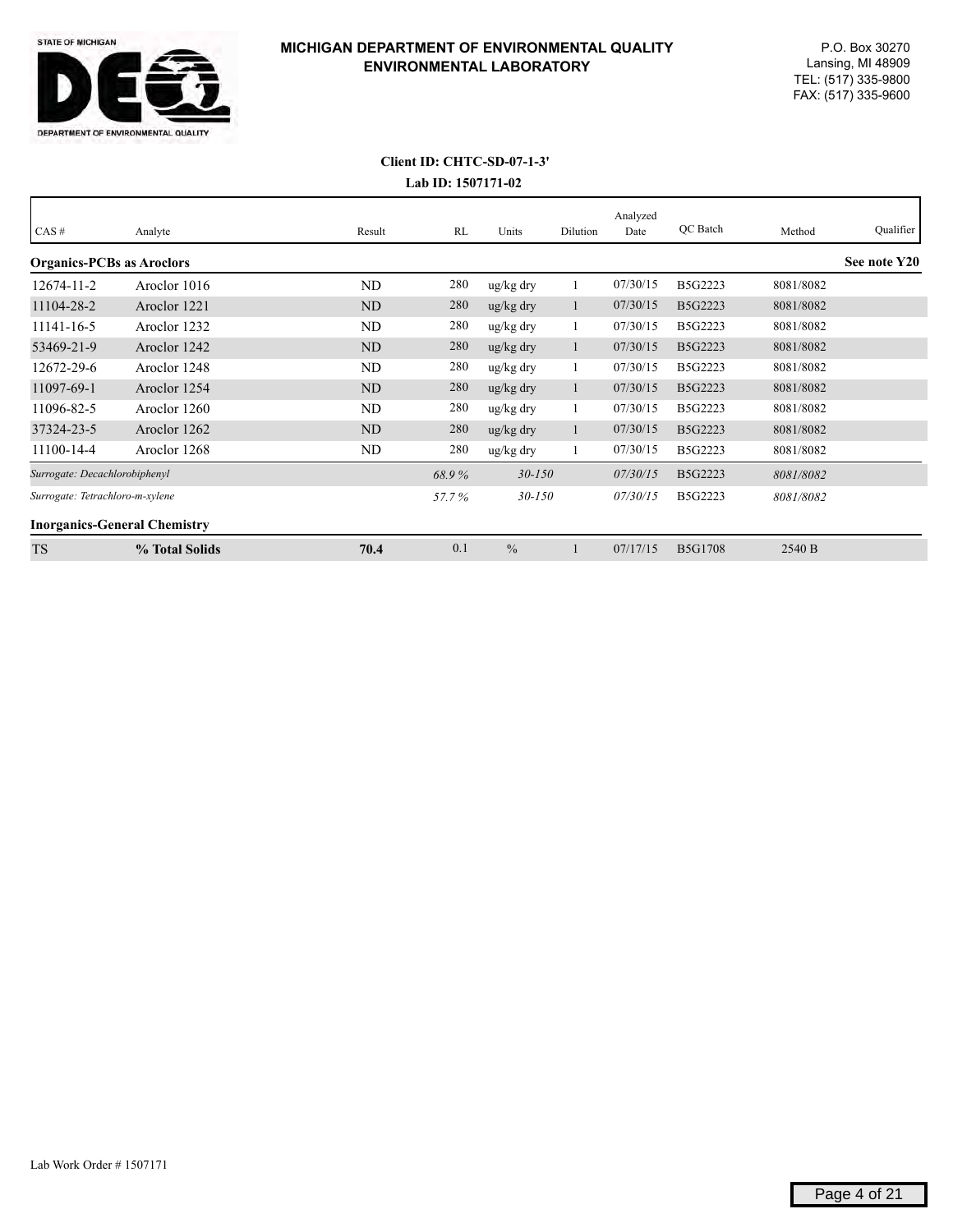

#### **Lab ID: 1507171-03 Client ID: CHTC-SD-07-3-5'**

| CAS#                                | Analyte        | Result    | RL    | Units                 | Dilution | Analyzed<br>Date | QC Batch       | Method    | Qualifier    |
|-------------------------------------|----------------|-----------|-------|-----------------------|----------|------------------|----------------|-----------|--------------|
| <b>Organics-PCBs as Aroclors</b>    |                |           |       |                       |          |                  |                |           | See note Y20 |
| $12674 - 11 - 2$                    | Aroclor 1016   | ND        | 280   | ug/kg dry             |          | 07/30/15         | B5G2223        | 8081/8082 |              |
| 11104-28-2                          | Aroclor 1221   | ND        | 280   | ug/kg dry             | $\perp$  | 07/30/15         | B5G2223        | 8081/8082 |              |
| 11141-16-5                          | Aroclor 1232   | ND        | 280   | ug/kg dry             |          | 07/30/15         | B5G2223        | 8081/8082 |              |
| 53469-21-9                          | Aroclor 1242   | ND        | 280   | ug/kg dry             | 1        | 07/30/15         | B5G2223        | 8081/8082 |              |
| 12672-29-6                          | Aroclor 1248   | ND        | 280   | ug/kg dry             |          | 07/30/15         | B5G2223        | 8081/8082 |              |
| 11097-69-1                          | Aroclor 1254   | <b>ND</b> | 280   | ug/kg dry             |          | 07/30/15         | B5G2223        | 8081/8082 |              |
| 11096-82-5                          | Aroclor 1260   | ND        | 280   | ug/kg dry             |          | 07/30/15         | B5G2223        | 8081/8082 |              |
| 37324-23-5                          | Aroclor 1262   | ND        | 280   | $\frac{u g}{k g}$ dry |          | 07/30/15         | B5G2223        | 8081/8082 |              |
| 11100-14-4                          | Aroclor 1268   | ND        | 280   | ug/kg dry             |          | 07/30/15         | B5G2223        | 8081/8082 |              |
| Surrogate: Decachlorobiphenyl       |                |           | 72.0% | $30 - 150$            |          | 07/30/15         | B5G2223        | 8081/8082 |              |
| Surrogate: Tetrachloro-m-xylene     |                |           | 63.3% | $30 - 150$            |          | 07/30/15         | B5G2223        | 8081/8082 |              |
| <b>Inorganics-General Chemistry</b> |                |           |       |                       |          |                  |                |           |              |
| <b>TS</b>                           | % Total Solids | 72.4      | 0.1   | $\frac{0}{0}$         |          | 07/17/15         | <b>B5G1708</b> | 2540 B    |              |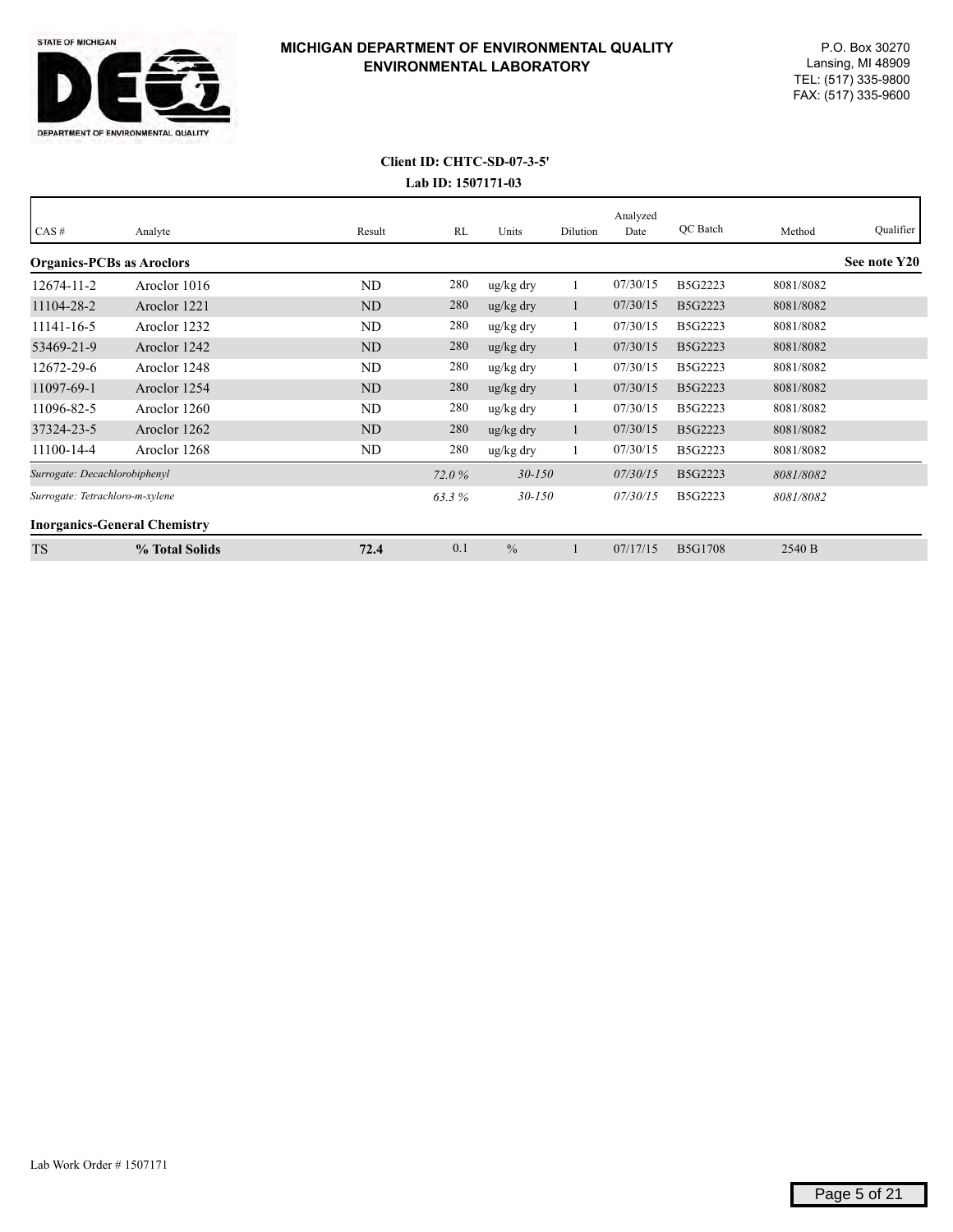

## **Lab ID: 1507171-04 Client ID: CHTC-SD-06-0-6''**

| CAS#                             | Analyte                             | Result    | RL      | Units         | Dilution     | Analyzed<br>Date | QC Batch       | Method     | Qualifier    |
|----------------------------------|-------------------------------------|-----------|---------|---------------|--------------|------------------|----------------|------------|--------------|
| <b>Organics-PCBs as Aroclors</b> |                                     |           |         |               |              |                  |                |            | See note Y20 |
| 12674-11-2                       | Aroclor 1016                        | <b>ND</b> | 260     | ug/kg dry     | 1            | 07/30/15         | B5G2223        | 8081/8082  |              |
| 11104-28-2                       | Aroclor 1221                        | <b>ND</b> | 260     | ug/kg dry     | 1            | 07/30/15         | B5G2223        | 8081/8082  |              |
| 11141-16-5                       | Aroclor 1232                        | <b>ND</b> | 260     | ug/kg dry     | 1            | 07/30/15         | B5G2223        | 8081/8082  |              |
| 53469-21-9                       | Aroclor 1242                        | <b>ND</b> | 260     | ug/kg dry     | $\mathbf{1}$ | 07/30/15         | B5G2223        | 8081/8082  |              |
| 12672-29-6                       | Aroclor 1248                        | <b>ND</b> | 260     | ug/kg dry     | $\mathbf{1}$ | 07/30/15         | B5G2223        | 8081/8082  |              |
| 11097-69-1                       | Aroclor 1254                        | <b>ND</b> | 260     | ug/kg dry     | $\mathbf{1}$ | 07/30/15         | B5G2223        | 8081/8082  |              |
| 11096-82-5                       | Aroclor 1260                        | <b>ND</b> | 260     | ug/kg dry     | -1           | 07/30/15         | B5G2223        | 8081/8082  |              |
| 37324-23-5                       | Aroclor 1262                        | <b>ND</b> | 260     | ug/kg dry     | 1            | 07/30/15         | B5G2223        | 8081/8082  |              |
| 11100-14-4                       | Aroclor 1268                        | <b>ND</b> | 260     | ug/kg dry     | 1            | 07/30/15         | B5G2223        | 8081/8082  |              |
| Surrogate: Decachlorobiphenyl    |                                     |           | 81.5%   | $30 - 150$    |              | 07/30/15         | B5G2223        | 8081/8082  |              |
| Surrogate: Tetrachloro-m-xylene  |                                     |           | 69.8%   | $30 - 150$    |              | <i>07/30/15</i>  | B5G2223        | 8081/8082  |              |
|                                  | <b>Inorganics-General Chemistry</b> |           |         |               |              |                  |                |            |              |
| TS                               | % Total Solids                      | 76.9      | 0.1     | $\frac{0}{0}$ | $\mathbf{1}$ | 07/17/15         | <b>B5G1708</b> | 2540 B     |              |
| $57 - 12 - 5$                    | Total Cyanide                       | <b>ND</b> | 0.13    | mg/kg dry     | 1            | 07/27/15         | B5G2216        | ASTM D7284 |              |
| <b>Inorganics-Metals</b>         |                                     |           |         |               |              |                  |                |            |              |
| 7429-90-5                        | <b>Aluminium</b>                    | 12000     | 100     | mg/kg dry     | 1000         | 07/29/15         | B5G2401        | 6020/200.8 |              |
| 7440-36-0                        | Antimony                            | <b>ND</b> | 0.3     | mg/kg dry     | 10           | 07/23/15         | B5G2111        | 6020/200.8 |              |
| 7440-38-2                        | Arsenic                             | 1.3       | 0.5     | mg/kg dry     | 10           | 07/28/15         | B5G2401        | 6020/200.8 |              |
| 7440-39-3                        | <b>Barium</b>                       | 24        | 1.0     | mg/kg dry     | 10           | 07/29/15         | B5G2401        | 6020/200.8 |              |
| 7440-41-7                        | <b>Beryllium</b>                    | 0.5       | 0.2     | mg/kg dry     | 10           | 07/28/15         | B5G2401        | 6020/200.8 |              |
| 7440-43-9                        | Cadmium                             | <b>ND</b> | 0.2     | mg/kg dry     | 10           | 07/28/15         | B5G2401        | 6020/200.8 |              |
| 7440-47-3                        | <b>Chromium</b>                     | 24        | 2.0     | mg/kg dry     | 10           | 07/28/15         | B5G2401        | 6020/200.8 |              |
| 7440-48-4                        | Cobalt                              | 16        | 0.5     | mg/kg dry     | 10           | 07/28/15         | B5G2401        | 6020/200.8 |              |
| 7440-50-8                        | Copper                              | 510       | 1.0     | mg/kg dry     | 10           | 07/28/15         | B5G2401        | 6020/200.8 |              |
| 7439-89-6                        | <b>Iron</b>                         | 20000     | 5.0     | mg/kg dry     | 10           | 07/28/15         | B5G2401        | 6010/200.7 |              |
| 7439-92-1                        | Lead                                | 2.4       | 1.0     | mg/kg dry     | 10           | 07/29/15         | B5G2401        | 6020/200.8 |              |
| 7439-93-2                        | Lithium                             | 3.5       | 0.2     | mg/kg dry     | -1           | 07/28/15         | B5G2401        | 6010/200.7 |              |
| 7439-95-4                        | <b>Magnesium</b>                    | 9900      | 50      | mg/kg dry     | 10           | 07/28/15         | B5G2401        | 6010/200.7 |              |
| 7439-96-5                        | Manganese                           | 250       | 1.0     | mg/kg dry     | 10           | 07/28/15         | B5G2401        | 6020/200.8 |              |
| 7439-97-6                        | Mercury                             | $\rm ND$  | 0.07    | mg/kg dry     | $\mathbf{1}$ | 07/30/15         | B5G2905        | 7471/245.5 |              |
| 7440-02-0                        | <b>Nickel</b>                       | 22        | 1.0     | mg/kg dry     | 10           | 07/28/15         | B5G2401        | 6020/200.8 |              |
| 7782-49-2                        | Selenium                            | ND        | 0.2     | mg/kg dry     | $10\,$       | 07/28/15         | B5G2401        | 6020/200.8 |              |
| 7440-22-4                        | <b>Silver</b>                       | 0.7       | 0.1     | mg/kg dry     | 10           | 07/28/15         | B5G2401        | 6020/200.8 |              |
| 7440-28-0                        | Thallium                            | ND        | $0.5\,$ | mg/kg dry     | $10\,$       | 07/29/15         | B5G2401        | 6020/200.8 |              |
| 7440-66-6                        | Zinc                                | 54        | 1.0     | mg/kg dry     | $10\,$       | 07/28/15         | B5G2401        | 6020/200.8 |              |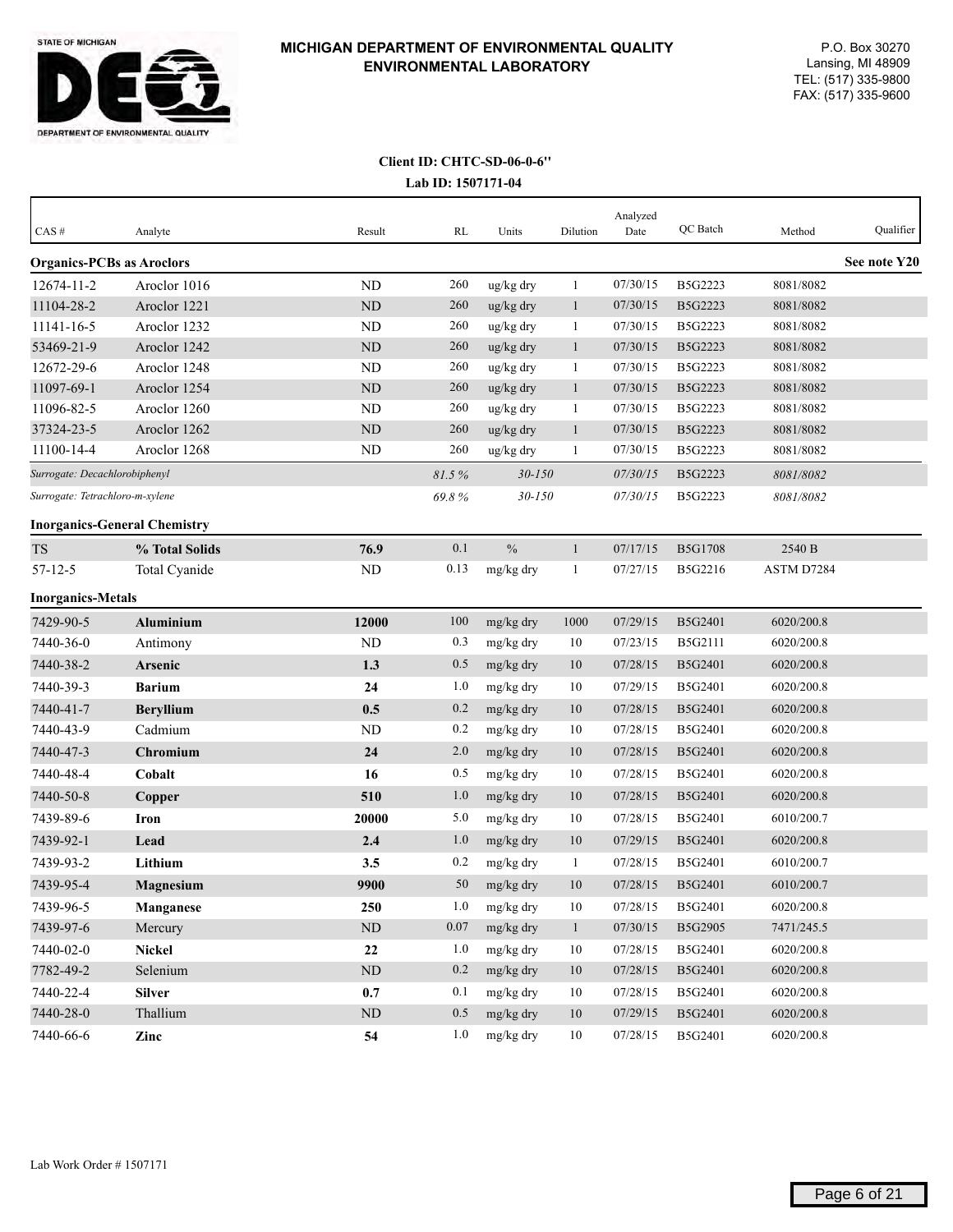

#### **Lab ID: 1507171-05 Client ID: CHTC-SD-06-1-3'**

| CAS#                             | Analyte                     | Result         | <b>RL</b> | Units                 | Dilution     | Analyzed<br>Date | QC Batch       | Method    | Qualifier    |
|----------------------------------|-----------------------------|----------------|-----------|-----------------------|--------------|------------------|----------------|-----------|--------------|
| <b>Organics-Semivolatiles</b>    |                             |                |           |                       |              |                  |                |           | See note Y20 |
| $91 - 57 - 6$                    | 2-Methylnaphthalene         | <b>ND</b>      | 630       | ug/kg dry             | $\mathbf{1}$ | 07/23/15         | B5G1736        | 8270      |              |
| 83-32-9                          | Acenaphthene                | <b>ND</b>      | 250       | ug/kg dry             | $\mathbf{1}$ | 07/23/15         | B5G1736        | 8270      |              |
| 208-96-8                         | Acenaphthylene              | <b>ND</b>      | 250       | ug/kg dry             | $\mathbf{1}$ | 07/23/15         | B5G1736        | 8270      |              |
| $120 - 12 - 7$                   | Anthracene                  | N <sub>D</sub> | 250       | ug/kg dry             | 1            | 07/23/15         | B5G1736        | 8270      |              |
| $56 - 55 - 3$                    | Benz[a]anthracene           | ND             | 250       | ug/kg dry             | $\mathbf{1}$ | 07/23/15         | B5G1736        | 8270      |              |
| $50 - 32 - 8$                    | Benzo[a]pyrene              | <b>ND</b>      | 500       | ug/kg dry             | 1            | 07/23/15         | B5G1736        | 8270      |              |
| 205-99-2                         | Benzo[b]fluoranthene        | ND             | 500       | ug/kg dry             | $\mathbf{1}$ | 07/23/15         | B5G1736        | 8270      |              |
| 191-24-2                         | Benzo[g,h,i]perylene        | <b>ND</b>      | 500       | ug/kg dry             | $\mathbf{1}$ | 07/23/15         | B5G1736        | 8270      |              |
| 207-08-9                         | Benzo[k]fluoranthene        | ND             | 500       | ug/kg dry             | $\mathbf{1}$ | 07/23/15         | B5G1736        | 8270      |              |
| 218-01-9                         | Chrysene                    | ND             | 250       | ug/kg dry             | $\mathbf{1}$ | 07/23/15         | <b>B5G1736</b> | 8270      |              |
| $53 - 70 - 3$                    | Dibenz[a,h]anthracene       | <b>ND</b>      | 500       | ug/kg dry             | $\mathbf{1}$ | 07/23/15         | B5G1736        | 8270      |              |
| 206-44-0                         | Fluoranthene                | <b>ND</b>      | 250       | ug/kg dry             | $\mathbf{1}$ | 07/23/15         | B5G1736        | 8270      |              |
| $86 - 73 - 7$                    | Fluorene                    | <b>ND</b>      | 250       | ug/kg dry             | $\mathbf{1}$ | 07/23/15         | <b>B5G1736</b> | 8270      |              |
| 193-39-5                         | Indeno $(1,2,3-c,d)$ pyrene | <b>ND</b>      | 500       | ug/kg dry             | $\mathbf{1}$ | 07/23/15         | <b>B5G1736</b> | 8270      |              |
| $91 - 20 - 3$                    | Naphthalene                 | ND             | 250       | ug/kg dry             | $\mathbf{1}$ | 07/23/15         | B5G1736        | 8270      |              |
| $85 - 01 - 8$                    | Phenanthrene                | <b>ND</b>      | 250       | ug/kg dry             | $\mathbf{1}$ | 07/23/15         | <b>B5G1736</b> | 8270      |              |
| $129 - 00 - 0$                   | Pyrene                      | <b>ND</b>      | 250       | $\frac{u g}{k g}$ dry | $\mathbf{1}$ | 07/23/15         | <b>B5G1736</b> | 8270      |              |
| Surrogate: 2-Fluorobiphenyl      |                             |                | 62.8%     | $32.9 - 115$          |              | 07/23/15         | B5G1736        | 8270      |              |
| Surrogate: Nitrobenzene-d5       |                             |                | 60.9%     | $31.8 - 115$          |              | 07/23/15         | B5G1736        | 8270      |              |
| Surrogate: p-Terphenyl-d14       |                             |                | 90.6%     | $38.5 - 115$          |              | 07/23/15         | <b>B5G1736</b> | 8270      |              |
| <b>Organics-PCBs as Aroclors</b> |                             |                |           |                       |              |                  |                |           |              |
| 12674-11-2                       | Aroclor 1016                | <b>ND</b>      | 130       | ug/kg dry             | $\mathbf{1}$ | 07/30/15         | B5G2223        | 8081/8082 |              |
| 11104-28-2                       | Aroclor 1221                | N <sub>D</sub> | 130       | ug/kg dry             | $\mathbf{1}$ | 07/30/15         | B5G2223        | 8081/8082 |              |
| 11141-16-5                       | Aroclor 1232                | <b>ND</b>      | 130       | ug/kg dry             | $\mathbf{1}$ | 07/30/15         | B5G2223        | 8081/8082 |              |
| 53469-21-9                       | Aroclor 1242                | ND             | 130       | ug/kg dry             | -1           | 07/30/15         | B5G2223        | 8081/8082 |              |
| 12672-29-6                       | Aroclor 1248                | <b>ND</b>      | 130       | ug/kg dry             | $\mathbf{1}$ | 07/30/15         | B5G2223        | 8081/8082 |              |
| 11097-69-1                       | Aroclor 1254                | <b>ND</b>      | 130       | ug/kg dry             | 1            | 07/30/15         | B5G2223        | 8081/8082 |              |
| 11096-82-5                       | Aroclor 1260                | ND             | 130       | ug/kg dry             | $\mathbf{1}$ | 07/30/15         | B5G2223        | 8081/8082 |              |
| 37324-23-5                       | Aroclor 1262                | ND             | 130       | ug/kg dry             | $\mathbf{1}$ | 07/30/15         | B5G2223        | 8081/8082 |              |
| 11100-14-4                       | Aroclor 1268                | N <sub>D</sub> | 130       | $\frac{u g}{k g}$ dry | $\mathbf{1}$ | 07/30/15         | B5G2223        | 8081/8082 |              |
| Surrogate: Decachlorobiphenyl    |                             |                | 76.0%     | $30 - 150$            |              | 07/30/15         | B5G2223        | 8081/8082 |              |
| Surrogate: Tetrachloro-m-xylene  |                             |                | 69.2%     | $30 - 150$            |              | 07/30/15         | B5G2223        | 8081/8082 |              |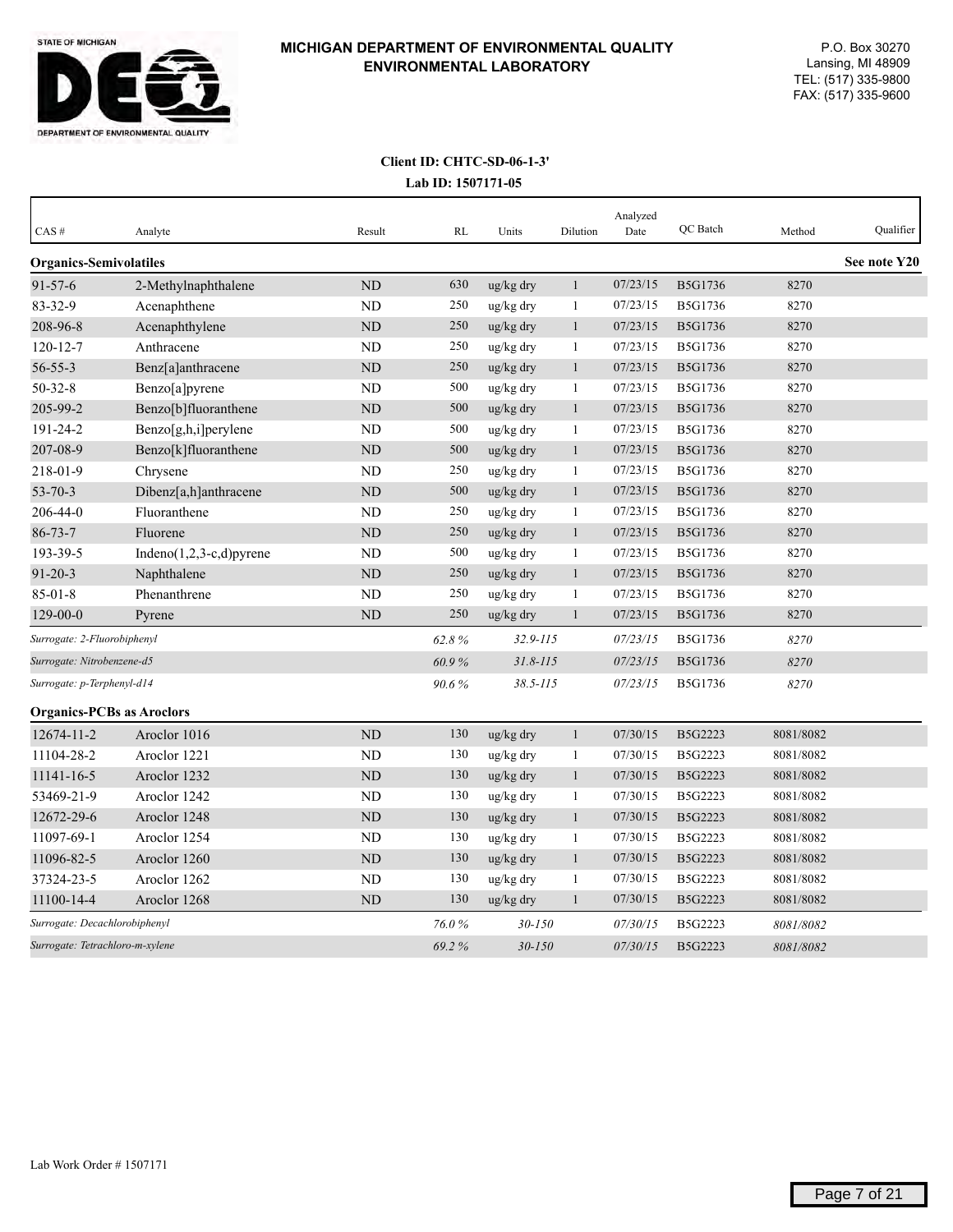

#### **Lab ID: 1507171-05 Client ID: CHTC-SD-06-1-3'**

|      |                                     |        | $140 \text{ H} \cdot 150111100$ |               |          |                  |                |        |           |
|------|-------------------------------------|--------|---------------------------------|---------------|----------|------------------|----------------|--------|-----------|
| CAS# | Analyte                             | Result | RL                              | Units         | Dilution | Analyzed<br>Date | QC Batch       | Method | Qualifier |
|      | <b>Inorganics-General Chemistry</b> |        |                                 |               |          |                  |                |        |           |
| TS   | % Total Solids                      | 79.4   | 0.1                             | $\frac{0}{0}$ |          | 07/17/15         | <b>B5G1708</b> | 2540 B |           |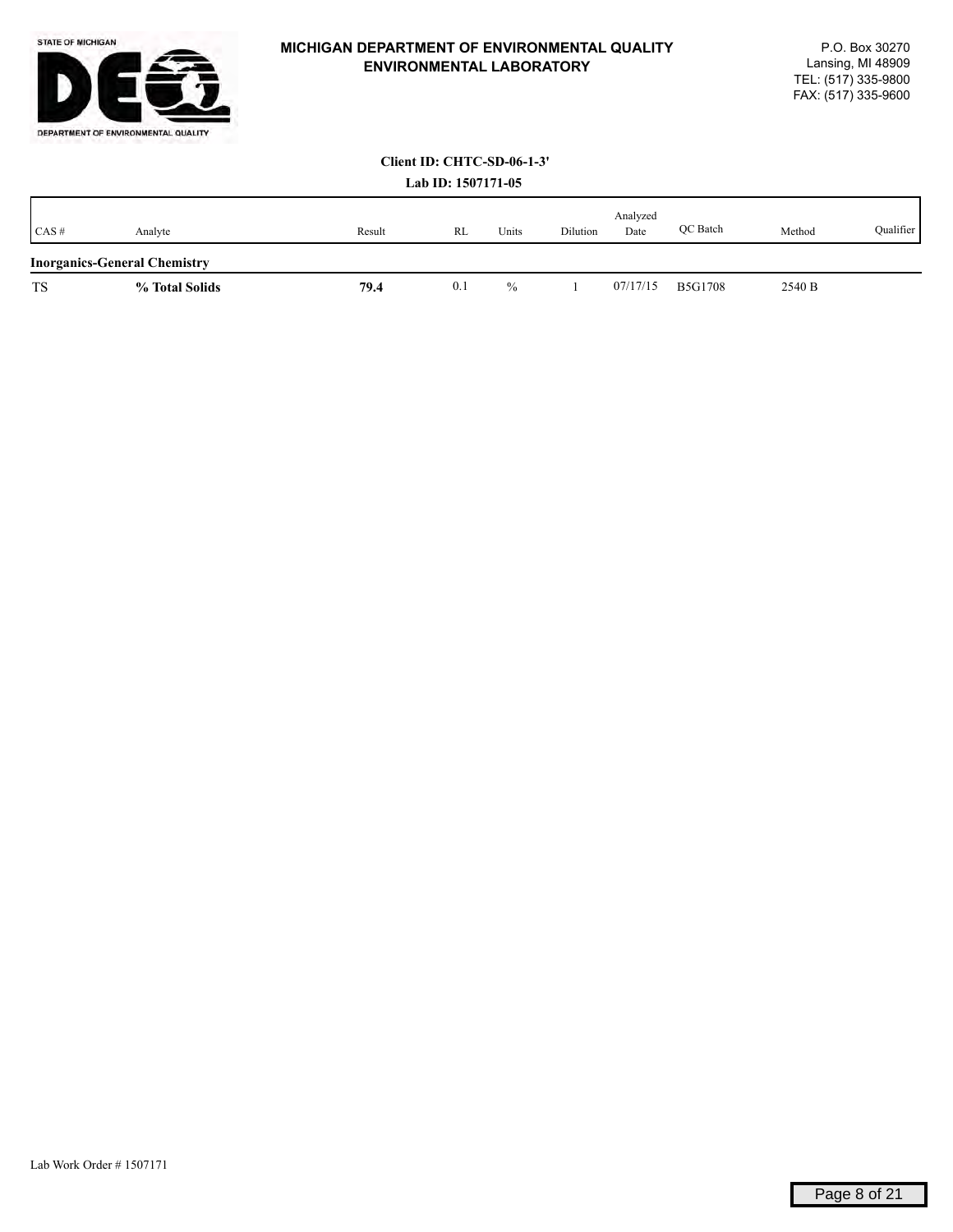

## **Lab ID: 1507171-06 Client ID: CHTC-SD-06-3-3.92'**

| CAS#                                | Analyte        | Result | RL    | Units                 | Dilution | Analyzed<br>Date | QC Batch       | Method    | Qualifier |
|-------------------------------------|----------------|--------|-------|-----------------------|----------|------------------|----------------|-----------|-----------|
|                                     |                |        |       |                       |          |                  |                |           |           |
| <b>Organics-PCBs as Aroclors</b>    |                |        |       |                       |          |                  |                |           |           |
| $12674 - 11 - 2$                    | Aroclor 1016   | ND     | 120   | $\frac{u g}{k g}$ dry |          | 07/30/15         | B5G2223        | 8081/8082 |           |
| 11104-28-2                          | Aroclor 1221   | ND     | 120   | ug/kg dry             |          | 07/30/15         | B5G2223        | 8081/8082 |           |
| 11141-16-5                          | Aroclor 1232   | ND     | 120   | $\frac{u g}{k g}$ dry |          | 07/30/15         | B5G2223        | 8081/8082 |           |
| 53469-21-9                          | Aroclor 1242   | ND     | 120   | ug/kg dry             |          | 07/30/15         | <b>B5G2223</b> | 8081/8082 |           |
| 12672-29-6                          | Aroclor 1248   | ND     | 120   | $\frac{u g}{k g}$ dry |          | 07/30/15         | B5G2223        | 8081/8082 |           |
| 11097-69-1                          | Aroclor 1254   | ND     | 120   | ug/kg dry             |          | 07/30/15         | B5G2223        | 8081/8082 |           |
| 11096-82-5                          | Aroclor 1260   | ND     | 120   | $\frac{u g}{k g}$ dry |          | 07/30/15         | B5G2223        | 8081/8082 |           |
| 37324-23-5                          | Aroclor 1262   | ND     | 120   | ug/kg dry             |          | 07/30/15         | B5G2223        | 8081/8082 |           |
| 11100-14-4                          | Aroclor 1268   | ND     | 120   | $\frac{u g}{k g}$ dry |          | 07/30/15         | B5G2223        | 8081/8082 |           |
| Surrogate: Decachlorobiphenyl       |                |        | 71.9% | $30 - 150$            |          | 07/30/15         | <b>B5G2223</b> | 8081/8082 |           |
| Surrogate: Tetrachloro-m-xylene     |                |        | 65.5% | $30 - 150$            |          | 07/30/15         | B5G2223        | 8081/8082 |           |
| <b>Inorganics-General Chemistry</b> |                |        |       |                       |          |                  |                |           |           |
| <b>TS</b>                           | % Total Solids | 80.3   | 0.1   | $\frac{0}{0}$         |          | 07/17/15         | <b>B5G1708</b> | 2540 B    |           |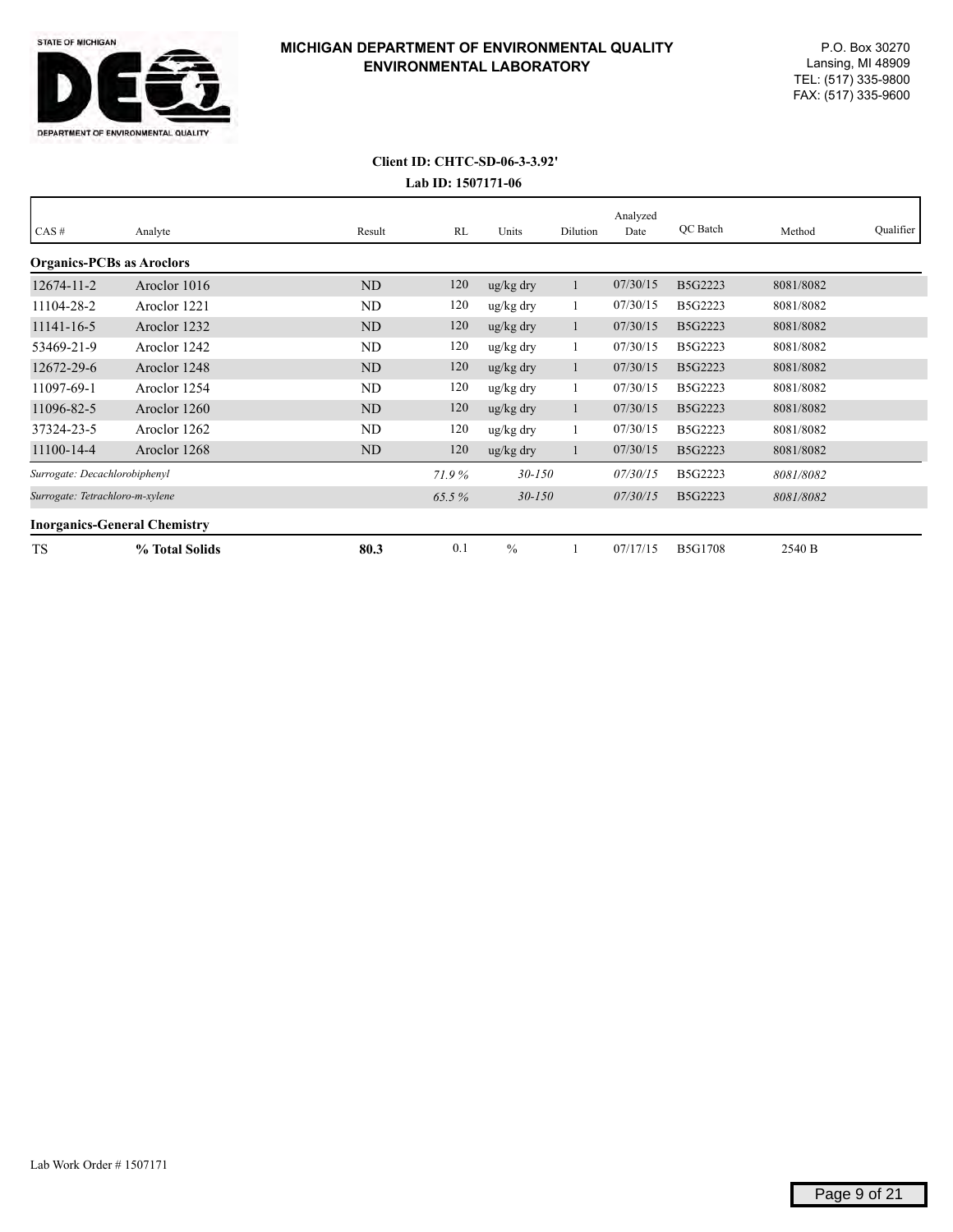

## **Lab ID: 1507171-07 Client ID: CHTC-SD-20-0-6''**

| CAS#                                | Analyte          | Result     | RL    | Units         | Dilution     | Analyzed<br>Date | QC Batch       | Method     | Qualifier    |
|-------------------------------------|------------------|------------|-------|---------------|--------------|------------------|----------------|------------|--------------|
| <b>Organics-PCBs as Aroclors</b>    |                  |            |       |               |              |                  |                |            | See note Y20 |
| 12674-11-2                          | Aroclor 1016     | <b>ND</b>  | 330   | ug/kg dry     | $\mathbf{1}$ | 07/30/15         | B5G2223        | 8081/8082  |              |
| 11104-28-2                          | Aroclor 1221     | ND         | 330   | ug/kg dry     | -1           | 07/30/15         | B5G2223        | 8081/8082  |              |
| 11141-16-5                          | Aroclor 1232     | <b>ND</b>  | 330   | ug/kg dry     | $\mathbf{1}$ | 07/30/15         | B5G2223        | 8081/8082  |              |
| 53469-21-9                          | Aroclor 1242     | <b>ND</b>  | 330   | ug/kg dry     | -1           | 07/30/15         | B5G2223        | 8081/8082  |              |
| 12672-29-6                          | Aroclor 1248     | <b>ND</b>  | 330   | ug/kg dry     | $\mathbf{1}$ | 07/30/15         | B5G2223        | 8081/8082  |              |
| 11097-69-1                          | Aroclor 1254     | ND         | 330   | ug/kg dry     | 1            | 07/30/15         | B5G2223        | 8081/8082  |              |
| 11096-82-5                          | Aroclor 1260     | ND         | 330   | ug/kg dry     | $\mathbf{1}$ | 07/30/15         | B5G2223        | 8081/8082  |              |
| 37324-23-5                          | Aroclor 1262     | <b>ND</b>  | 330   | ug/kg dry     | 1            | 07/30/15         | B5G2223        | 8081/8082  |              |
| 11100-14-4                          | Aroclor 1268     | <b>ND</b>  | 330   | ug/kg dry     | $\mathbf{1}$ | 07/30/15         | B5G2223        | 8081/8082  |              |
| Surrogate: Decachlorobiphenyl       |                  |            | 70.8% | $30 - 150$    |              | 07/30/15         | B5G2223        | 8081/8082  |              |
| Surrogate: Tetrachloro-m-xylene     |                  |            | 66.4% | $30 - 150$    |              | 07/30/15         | B5G2223        | 8081/8082  |              |
| <b>Inorganics-General Chemistry</b> |                  |            |       |               |              |                  |                |            |              |
| TS                                  | % Total Solids   | 60.7       | 0.1   | $\frac{0}{0}$ | 1            | 07/17/15         | <b>B5G1708</b> | 2540 B     |              |
| $57 - 12 - 5$                       | Total Cyanide    | <b>ND</b>  | 0.16  | mg/kg dry     | $\mathbf{1}$ | 07/27/15         | B5G2216        | ASTM D7284 |              |
| <b>Inorganics-Metals</b>            |                  |            |       |               |              |                  |                |            |              |
| 7429-90-5                           | Aluminium        | 12000      | 10    | mg/kg dry     | 100          | 07/29/15         | B5G2401        | 6020/200.8 |              |
| 7440-36-0                           | Antimony         | <b>ND</b>  | 0.3   | mg/kg dry     | 10           | 07/23/15         | B5G2111        | 6020/200.8 |              |
| 7440-38-2                           | Arsenic          | 3.7        | 0.5   | mg/kg dry     | 10           | 07/28/15         | B5G2401        | 6020/200.8 |              |
| 7440-39-3                           | <b>Barium</b>    | 200        | 10    | mg/kg dry     | 100          | 07/29/15         | B5G2401        | 6020/200.8 |              |
| 7440-41-7                           | <b>Beryllium</b> | 1.0        | 0.2   | mg/kg dry     | 10           | 07/28/15         | B5G2401        | 6020/200.8 |              |
| 7440-43-9                           | Cadmium          | <b>ND</b>  | 0.2   | mg/kg dry     | 10           | 07/28/15         | B5G2401        | 6020/200.8 |              |
| 7440-47-3                           | <b>Chromium</b>  | 40         | 2.0   | mg/kg dry     | 10           | 07/28/15         | B5G2401        | 6020/200.8 |              |
| 7440-48-4                           | Cobalt           | 14         | 0.5   | mg/kg dry     | 10           | 07/28/15         | B5G2401        | 6020/200.8 |              |
| 7440-50-8                           | Copper           | 1300       | 1.0   | mg/kg dry     | 10           | 07/28/15         | B5G2401        | 6020/200.8 |              |
| 7439-89-6                           | <b>Iron</b>      | 21000      | 5.0   | mg/kg dry     | 10           | 07/28/15         | B5G2401        | 6010/200.7 |              |
| 7439-92-1                           | Lead             | 21         | 1.0   | mg/kg dry     | 10           | 07/29/15         | B5G2401        | 6020/200.8 |              |
| 7439-93-2                           | Lithium          | 6.6        | 0.2   | mg/kg dry     | $\mathbf{1}$ | 07/28/15         | B5G2401        | 6010/200.7 |              |
| 7439-95-4                           | <b>Magnesium</b> | 9000       | 50    | mg/kg dry     | 10           | 07/28/15         | B5G2401        | 6010/200.7 |              |
| 7439-96-5                           | Manganese        | 390        | 1.0   | mg/kg dry     | 10           | 07/28/15         | B5G2401        | 6020/200.8 |              |
| 7439-97-6                           | Mercury          | ND         | 0.08  | mg/kg dry     | $\mathbf{1}$ | 07/30/15         | B5G2905        | 7471/245.5 |              |
| 7440-02-0                           | Nickel           | $42\,$     | 1.0   | mg/kg dry     | $10\,$       | 07/28/15         | B5G2401        | 6020/200.8 |              |
| 7782-49-2                           | Selenium         | ND         | 0.2   | mg/kg dry     | 10           | 07/28/15         | B5G2401        | 6020/200.8 |              |
| 7440-22-4                           | <b>Silver</b>    | 1.2        | 0.1   | mg/kg dry     | 10           | 07/28/15         | B5G2401        | 6020/200.8 |              |
| 7440-28-0                           | Thallium         | ND         | 0.5   | mg/kg dry     | $10\,$       | 07/29/15         | B5G2401        | 6020/200.8 |              |
| 7440-66-6                           | Zinc             | ${\bf 70}$ | 1.0   | mg/kg dry     | $10\,$       | 07/28/15         | B5G2401        | 6020/200.8 |              |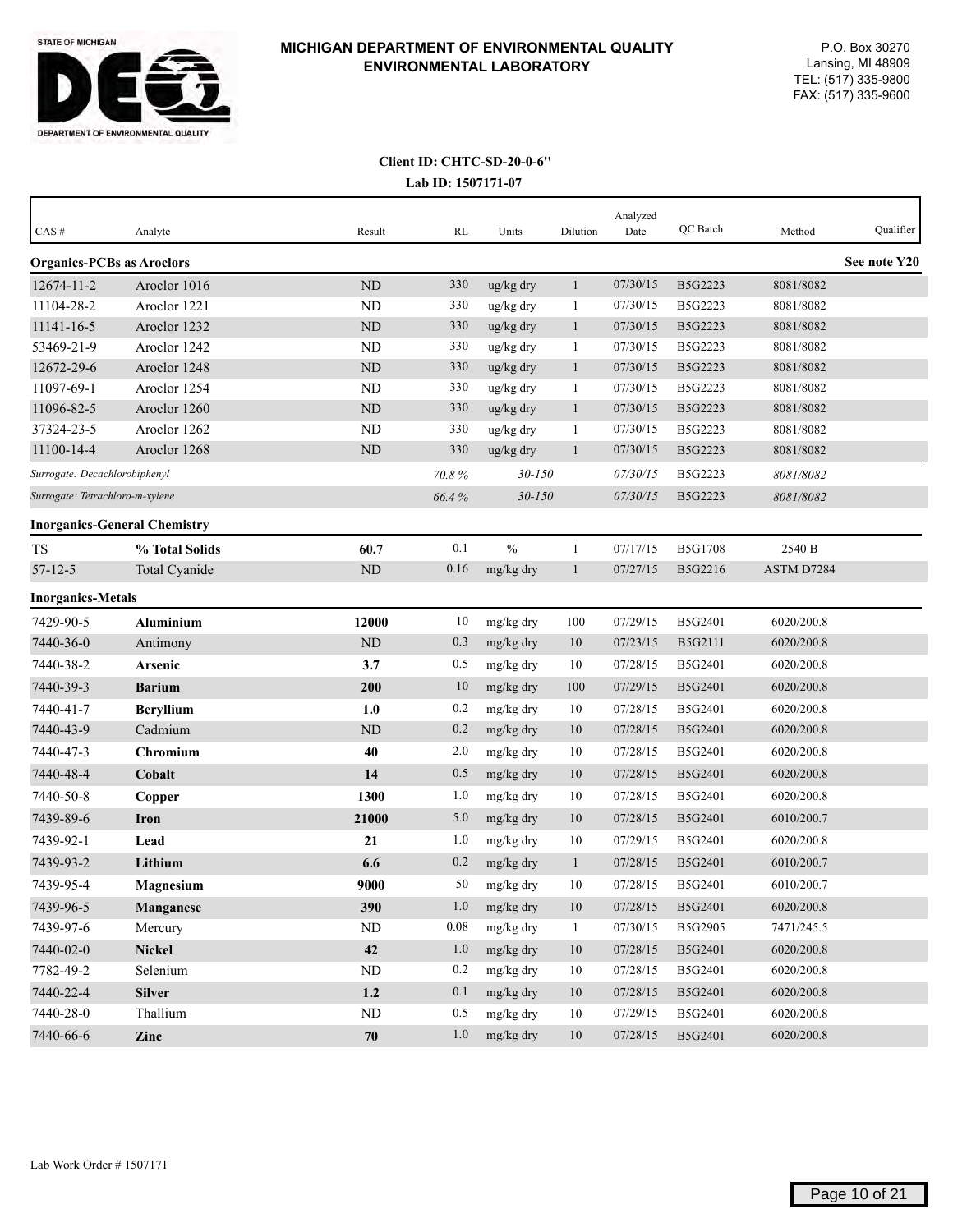

#### **Lab ID: 1507171-08 Client ID: CHTC-SD-20-1-3'**

| CAS#                                | Analyte        | Result    | RL    | Units                 | Dilution | Analyzed<br>Date | QC Batch       | Method    | Qualifier    |
|-------------------------------------|----------------|-----------|-------|-----------------------|----------|------------------|----------------|-----------|--------------|
| <b>Organics-PCBs as Aroclors</b>    |                |           |       |                       |          |                  |                |           | See note Y20 |
| $12674 - 11 - 2$                    | Aroclor 1016   | ND        | 270   | ug/kg dry             |          | 07/30/15         | B5G2223        | 8081/8082 |              |
| 11104-28-2                          | Aroclor 1221   | ND        | 270   | ug/kg dry             | -1       | 07/30/15         | B5G2223        | 8081/8082 |              |
| 11141-16-5                          | Aroclor 1232   | ND        | 270   | ug/kg dry             |          | 07/30/15         | B5G2223        | 8081/8082 |              |
| 53469-21-9                          | Aroclor 1242   | ND        | 270   | ug/kg dry             | 1        | 07/30/15         | B5G2223        | 8081/8082 |              |
| 12672-29-6                          | Aroclor 1248   | ND        | 270   | ug/kg dry             |          | 07/30/15         | B5G2223        | 8081/8082 |              |
| 11097-69-1                          | Aroclor 1254   | ND        | 270   | ug/kg dry             | -1       | 07/30/15         | B5G2223        | 8081/8082 |              |
| 11096-82-5                          | Aroclor 1260   | <b>ND</b> | 270   | ug/kg dry             |          | 07/30/15         | B5G2223        | 8081/8082 |              |
| 37324-23-5                          | Aroclor 1262   | ND        | 270   | $\frac{u g}{k g}$ dry |          | 07/30/15         | B5G2223        | 8081/8082 |              |
| 11100-14-4                          | Aroclor 1268   | ND        | 270   | ug/kg dry             |          | 07/30/15         | B5G2223        | 8081/8082 |              |
| Surrogate: Decachlorobiphenyl       |                |           | 69.0% | $30 - 150$            |          | 07/30/15         | B5G2223        | 8081/8082 |              |
| Surrogate: Tetrachloro-m-xylene     |                |           | 63.9% | $30 - 150$            |          | 07/30/15         | B5G2223        | 8081/8082 |              |
| <b>Inorganics-General Chemistry</b> |                |           |       |                       |          |                  |                |           |              |
| <b>TS</b>                           | % Total Solids | 72.9      | 0.1   | $\frac{0}{0}$         |          | 07/17/15         | <b>B5G1708</b> | 2540 B    |              |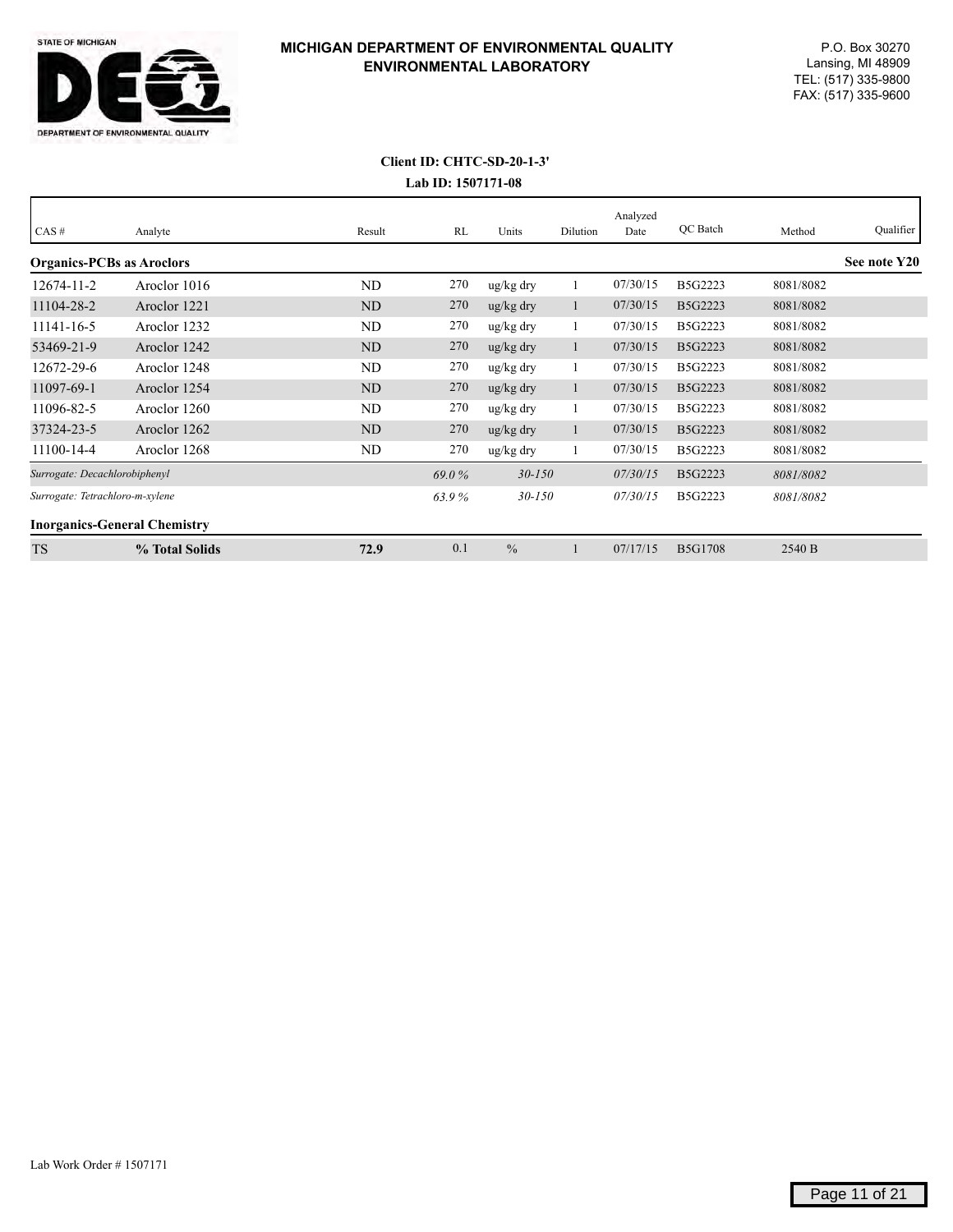

## **Lab ID: 1507171-09 Client ID: CHTC-SD-20-3-4.25'**

| CAS#                                | Analyte        | Result         | RL    | Units                 | Dilution | Analyzed<br>Date | QC Batch       | Method    | Qualifier    |
|-------------------------------------|----------------|----------------|-------|-----------------------|----------|------------------|----------------|-----------|--------------|
| <b>Organics-PCBs as Aroclors</b>    |                |                |       |                       |          |                  |                |           | See note Y20 |
| $12674 - 11 - 2$                    | Aroclor 1016   | <b>ND</b>      | 280   | ug/kg dry             |          | 07/30/15         | B5G2223        | 8081/8082 |              |
| 11104-28-2                          | Aroclor 1221   | N <sub>D</sub> | 280   | ug/kg dry             |          | 07/30/15         | B5G2223        | 8081/8082 |              |
| 11141-16-5                          | Aroclor 1232   | ND             | 280   | ug/kg dry             |          | 07/30/15         | B5G2223        | 8081/8082 |              |
| 53469-21-9                          | Aroclor 1242   | N <sub>D</sub> | 280   | ug/kg dry             |          | 07/30/15         | B5G2223        | 8081/8082 |              |
| 12672-29-6                          | Aroclor 1248   | ND             | 280   | ug/kg dry             |          | 07/30/15         | B5G2223        | 8081/8082 |              |
| 11097-69-1                          | Aroclor 1254   | ND             | 280   | $\frac{u g}{k g}$ dry |          | 07/30/15         | B5G2223        | 8081/8082 |              |
| 11096-82-5                          | Aroclor 1260   | ND             | 280   | ug/kg dry             |          | 07/30/15         | B5G2223        | 8081/8082 |              |
| 37324-23-5                          | Aroclor 1262   | N <sub>D</sub> | 280   | ug/kg dry             |          | 07/30/15         | B5G2223        | 8081/8082 |              |
| 11100-14-4                          | Aroclor 1268   | ND             | 280   | ug/kg dry             |          | 07/30/15         | B5G2223        | 8081/8082 |              |
| Surrogate: Decachlorobiphenyl       |                |                | 69.2% | $30 - 150$            |          | 07/30/15         | B5G2223        | 8081/8082 |              |
| Surrogate: Tetrachloro-m-xylene     |                |                | 62.1% | $30 - 150$            |          | 07/30/15         | B5G2223        | 8081/8082 |              |
| <b>Inorganics-General Chemistry</b> |                |                |       |                       |          |                  |                |           |              |
| <b>TS</b>                           | % Total Solids | 71.9           | 0.1   | $\frac{0}{0}$         |          | 07/17/15         | <b>B5G1708</b> | 2540 B    |              |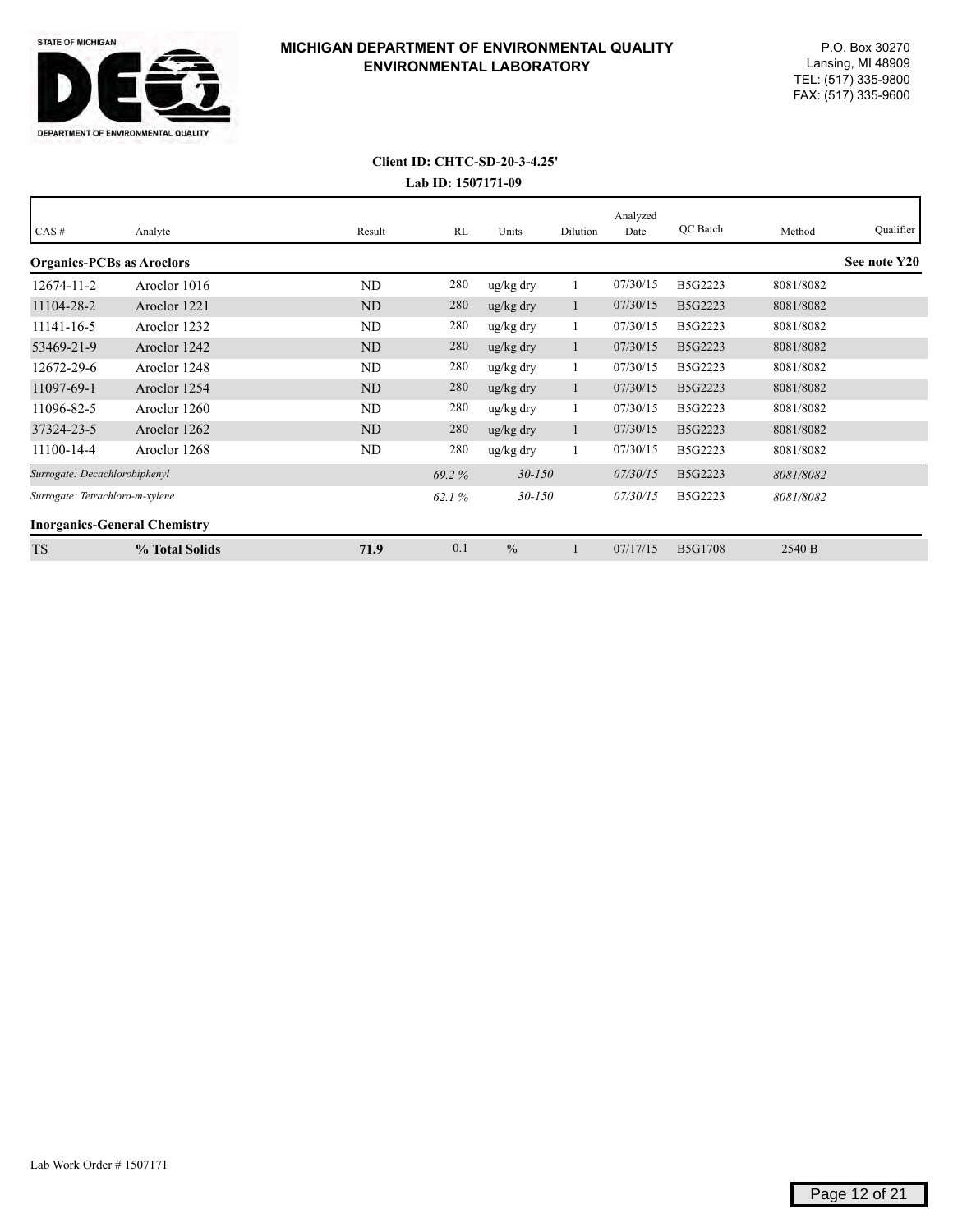

## **Lab ID: 1507171-10 Client ID: CHTC-SD-17-0-6''**

| CAS#                                | Analyte        | Result    | RL    | Units                 | Dilution | Analyzed<br>Date | QC Batch       | Method    | Qualifier    |
|-------------------------------------|----------------|-----------|-------|-----------------------|----------|------------------|----------------|-----------|--------------|
| <b>Organics-PCBs as Aroclors</b>    |                |           |       |                       |          |                  |                |           | See note Y20 |
| 12674-11-2                          | Aroclor 1016   | <b>ND</b> | 290   | ug/kg dry             |          | 07/30/15         | B5G2223        | 8081/8082 |              |
| 11104-28-2                          | Aroclor 1221   | ND        | 290   | ug/kg dry             | 1        | 07/30/15         | B5G2223        | 8081/8082 |              |
| 11141-16-5                          | Aroclor 1232   | ND        | 290   | ug/kg dry             |          | 07/30/15         | B5G2223        | 8081/8082 |              |
| 53469-21-9                          | Aroclor 1242   | ND        | 290   | ug/kg dry             | -1       | 07/30/15         | B5G2223        | 8081/8082 |              |
| 12672-29-6                          | Aroclor 1248   | ND        | 290   | ug/kg dry             |          | 07/30/15         | B5G2223        | 8081/8082 |              |
| 11097-69-1                          | Aroclor 1254   | ND        | 290   | ug/kg dry             |          | 07/30/15         | B5G2223        | 8081/8082 |              |
| 11096-82-5                          | Aroclor 1260   | ND        | 290   | ug/kg dry             |          | 07/30/15         | B5G2223        | 8081/8082 |              |
| 37324-23-5                          | Aroclor 1262   | ND        | 290   | $\frac{u g}{k g}$ dry |          | 07/30/15         | B5G2223        | 8081/8082 |              |
| 11100-14-4                          | Aroclor 1268   | ND        | 290   | ug/kg dry             |          | 07/30/15         | B5G2223        | 8081/8082 |              |
| Surrogate: Decachlorobiphenyl       |                |           | 74.6% | $30 - 150$            |          | 07/30/15         | B5G2223        | 8081/8082 |              |
| Surrogate: Tetrachloro-m-xylene     |                |           | 68.4% | $30 - 150$            |          | 07/30/15         | B5G2223        | 8081/8082 |              |
| <b>Inorganics-General Chemistry</b> |                |           |       |                       |          |                  |                |           |              |
| <b>TS</b>                           | % Total Solids | 68.9      | 0.1   | $\frac{0}{0}$         |          | 07/17/15         | <b>B5G1708</b> | 2540 B    |              |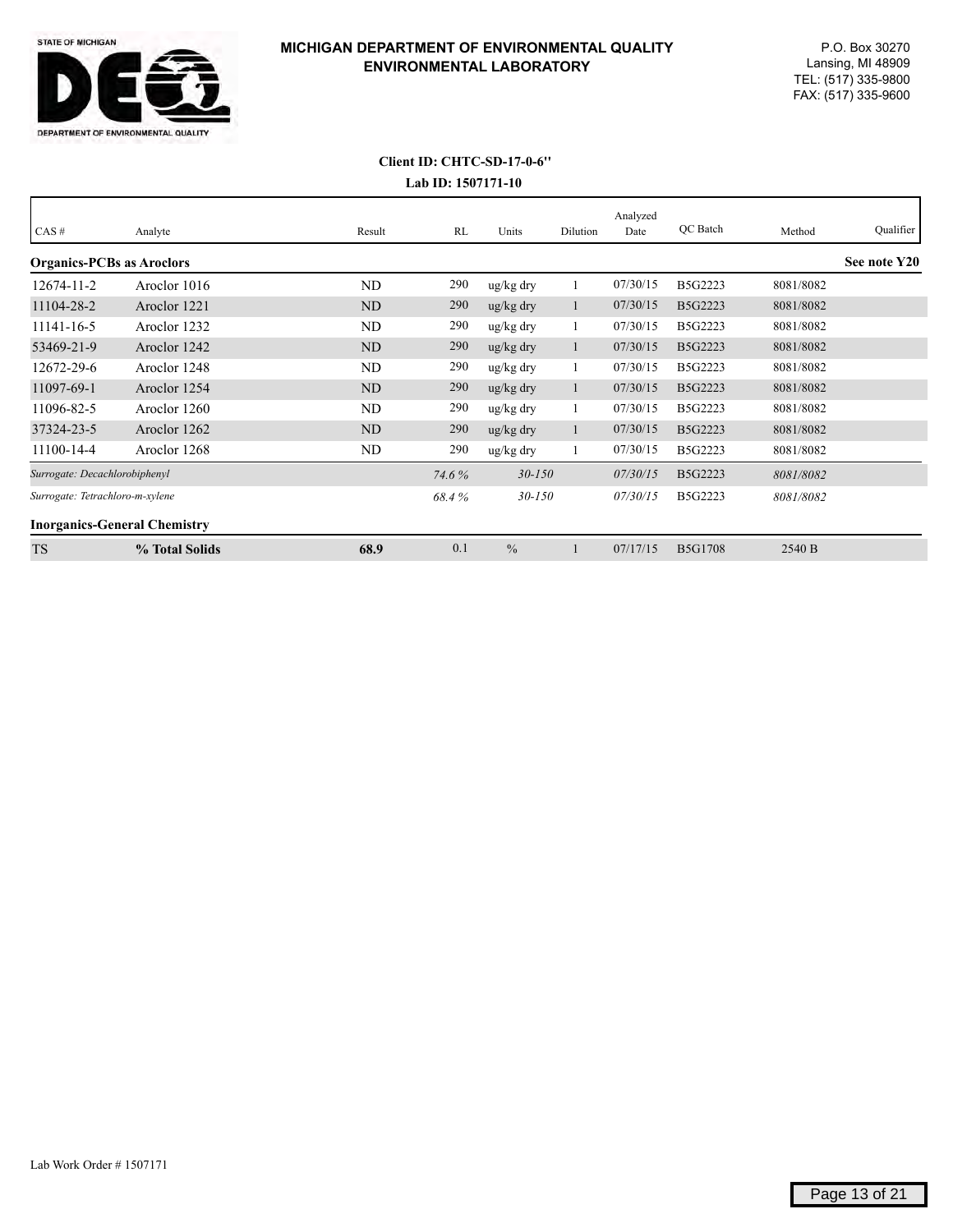

#### **Lab ID: 1507171-11 Client ID: CHTC-SD-17-1-3'**

| CAS#                                | Analyte        | Result | RL    | Units                 | Dilution | Analyzed<br>Date | QC Batch       | Method    | Qualifier    |
|-------------------------------------|----------------|--------|-------|-----------------------|----------|------------------|----------------|-----------|--------------|
| <b>Organics-PCBs as Aroclors</b>    |                |        |       |                       |          |                  |                |           | See note Y20 |
| 12674-11-2                          | Aroclor 1016   | ND     | 280   | ug/kg dry             |          | 07/30/15         | B5G2223        | 8081/8082 |              |
| 11104-28-2                          | Aroclor 1221   | ND     | 280   | ug/kg dry             |          | 07/30/15         | B5G2223        | 8081/8082 |              |
| 11141-16-5                          | Aroclor 1232   | ND     | 280   | ug/kg dry             |          | 07/30/15         | B5G2223        | 8081/8082 |              |
| 53469-21-9                          | Aroclor 1242   | ND     | 280   | ug/kg dry             | -1       | 07/30/15         | B5G2223        | 8081/8082 |              |
| 12672-29-6                          | Aroclor 1248   | ND     | 280   | ug/kg dry             |          | 07/30/15         | B5G2223        | 8081/8082 |              |
| 11097-69-1                          | Aroclor 1254   | ND     | 280   | $\frac{u g}{k g}$ dry |          | 07/30/15         | B5G2223        | 8081/8082 |              |
| 11096-82-5                          | Aroclor 1260   | ND     | 280   | ug/kg dry             |          | 07/30/15         | B5G2223        | 8081/8082 |              |
| 37324-23-5                          | Aroclor 1262   | ND     | 280   | $\frac{u g}{k g}$ dry | -1       | 07/30/15         | B5G2223        | 8081/8082 |              |
| 11100-14-4                          | Aroclor 1268   | ND     | 280   | ug/kg dry             |          | 07/30/15         | B5G2223        | 8081/8082 |              |
| Surrogate: Decachlorobiphenyl       |                |        | 72.8% | $30 - 150$            |          | 07/30/15         | B5G2223        | 8081/8082 |              |
| Surrogate: Tetrachloro-m-xylene     |                |        | 63.3% | $30 - 150$            |          | 07/30/15         | B5G2223        | 8081/8082 |              |
| <b>Inorganics-General Chemistry</b> |                |        |       |                       |          |                  |                |           |              |
| <b>TS</b>                           | % Total Solids | 72.0   | 0.1   | $\frac{0}{0}$         |          | 07/17/15         | <b>B5G1708</b> | 2540 B    |              |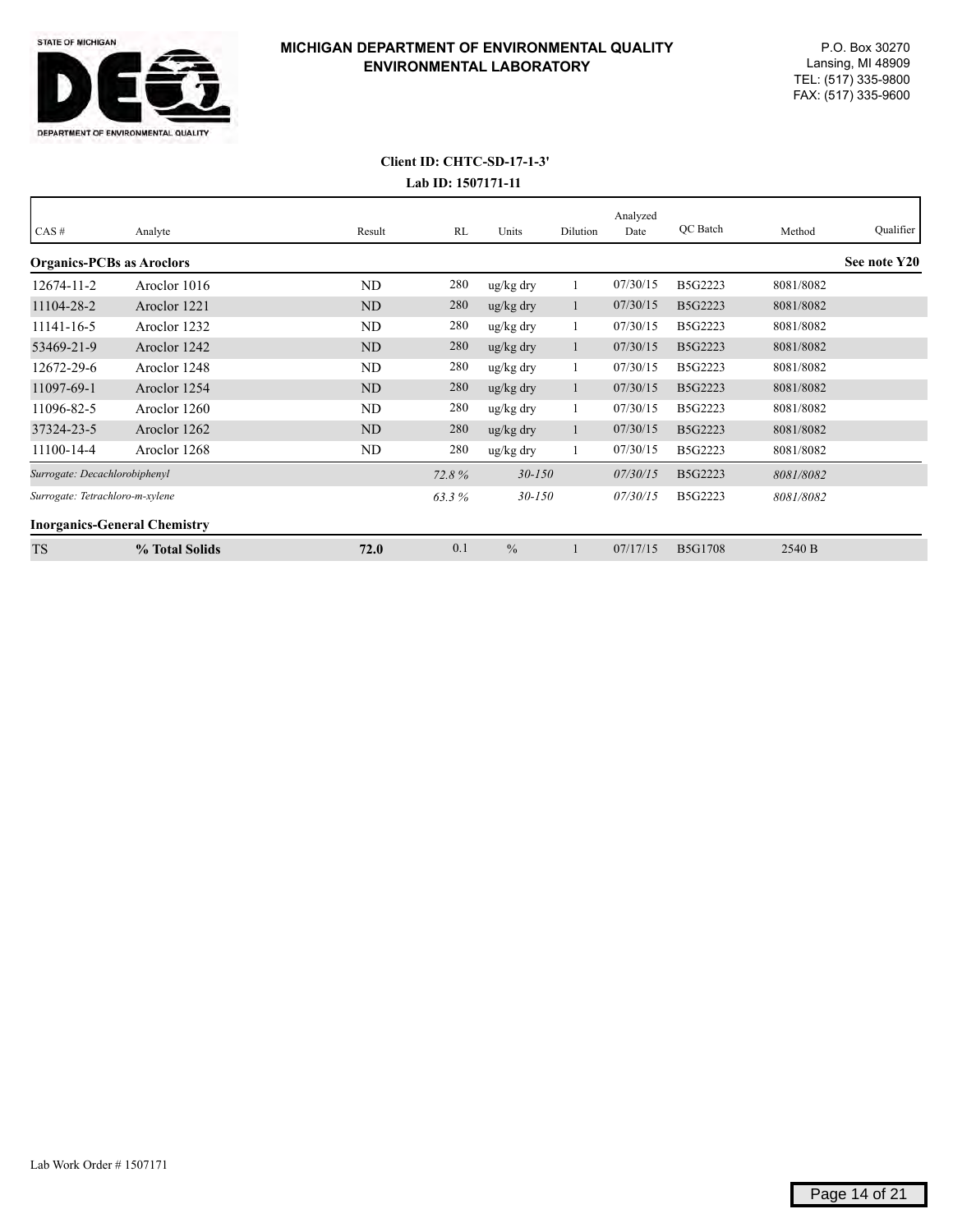

#### **Lab ID: 1507171-12 Client ID: CHTC-SD-17-3-5'**

| CAS#                                | Analyte        | Result | RL     | Units         | Dilution | Analyzed<br>Date | QC Batch       | Method    | Qualifier    |
|-------------------------------------|----------------|--------|--------|---------------|----------|------------------|----------------|-----------|--------------|
| <b>Organics-PCBs as Aroclors</b>    |                |        |        |               |          |                  |                |           | See note Y20 |
| 12674-11-2                          | Aroclor 1016   | ND     | 280    | ug/kg dry     |          | 07/30/15         | B5G2223        | 8081/8082 |              |
| 11104-28-2                          | Aroclor 1221   | ND     | 280    | ug/kg dry     |          | 07/30/15         | B5G2223        | 8081/8082 |              |
| 11141-16-5                          | Aroclor 1232   | ND     | 280    | ug/kg dry     |          | 07/30/15         | B5G2223        | 8081/8082 |              |
| 53469-21-9                          | Aroclor 1242   | ND     | 280    | ug/kg dry     | -1       | 07/30/15         | B5G2223        | 8081/8082 |              |
| 12672-29-6                          | Aroclor 1248   | ND     | 280    | ug/kg dry     |          | 07/30/15         | B5G2223        | 8081/8082 |              |
| 11097-69-1                          | Aroclor 1254   | ND     | 280    | ug/kg dry     |          | 07/30/15         | B5G2223        | 8081/8082 |              |
| 11096-82-5                          | Aroclor 1260   | ND     | 280    | ug/kg dry     |          | 07/30/15         | B5G2223        | 8081/8082 |              |
| 37324-23-5                          | Aroclor 1262   | ND     | 280    | ug/kg dry     |          | 07/30/15         | B5G2223        | 8081/8082 |              |
| 11100-14-4                          | Aroclor 1268   | ND     | 280    | ug/kg dry     |          | 07/30/15         | B5G2223        | 8081/8082 |              |
| Surrogate: Decachlorobiphenyl       |                |        | 79.4 % | $30 - 150$    |          | 07/30/15         | B5G2223        | 8081/8082 |              |
| Surrogate: Tetrachloro-m-xylene     |                |        | 63.2%  | $30 - 150$    |          | 07/30/15         | B5G2223        | 8081/8082 |              |
| <b>Inorganics-General Chemistry</b> |                |        |        |               |          |                  |                |           |              |
| <b>TS</b>                           | % Total Solids | 72.5   | 0.1    | $\frac{0}{0}$ |          | 07/17/15         | <b>B5G1708</b> | 2540 B    |              |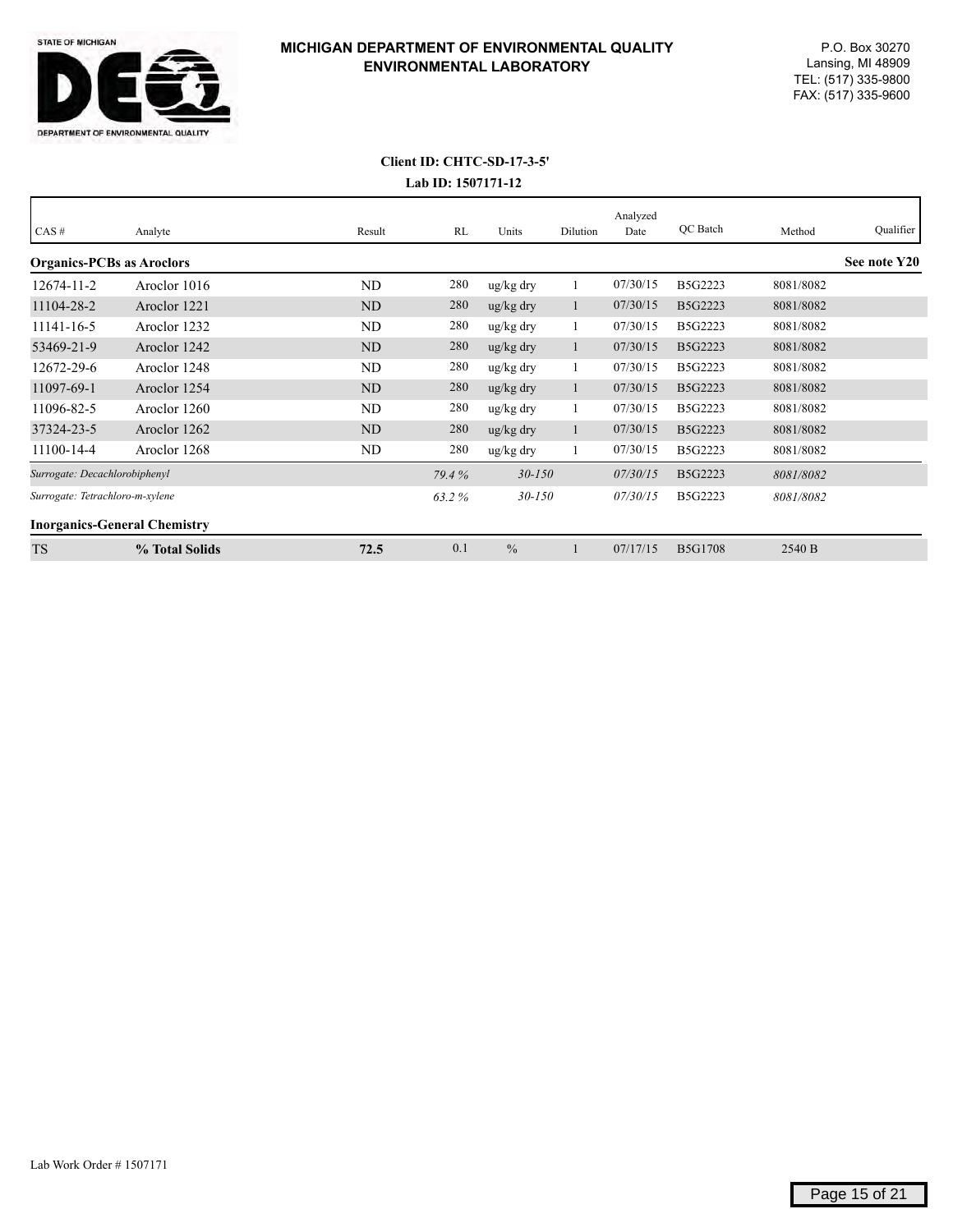

## **Lab ID: 1507171-13 Client ID: CHTC-SD-18-0-6''**

| $CAS \#$                         | Analyte                             | Result    | RL    | Units         | Dilution     | Analyzed<br>Date | QC Batch       | Method     | Qualifier    |
|----------------------------------|-------------------------------------|-----------|-------|---------------|--------------|------------------|----------------|------------|--------------|
| <b>Organics-PCBs as Aroclors</b> |                                     |           |       |               |              |                  |                |            | See note Y20 |
| 12674-11-2                       | Aroclor 1016                        | <b>ND</b> | 540   | ug/kg dry     | 1            | 07/30/15         | B5G2223        | 8081/8082  |              |
| 11104-28-2                       | Aroclor 1221                        | ND        | 540   | ug/kg dry     | 1            | 07/30/15         | B5G2223        | 8081/8082  |              |
| 11141-16-5                       | Aroclor 1232                        | <b>ND</b> | 540   | ug/kg dry     | 1            | 07/30/15         | B5G2223        | 8081/8082  |              |
| 53469-21-9                       | Aroclor 1242                        | <b>ND</b> | 540   | ug/kg dry     | $\mathbf{1}$ | 07/30/15         | B5G2223        | 8081/8082  |              |
| 12672-29-6                       | Aroclor 1248                        | <b>ND</b> | 540   | ug/kg dry     | $\mathbf{1}$ | 07/30/15         | B5G2223        | 8081/8082  |              |
| 11097-69-1                       | Aroclor 1254                        | <b>ND</b> | 540   | ug/kg dry     | $\mathbf{1}$ | 07/30/15         | B5G2223        | 8081/8082  |              |
| 11096-82-5                       | Aroclor 1260                        | <b>ND</b> | 540   | ug/kg dry     | 1            | 07/30/15         | B5G2223        | 8081/8082  |              |
| 37324-23-5                       | Aroclor 1262                        | <b>ND</b> | 540   | ug/kg dry     | $\mathbf{1}$ | 07/30/15         | B5G2223        | 8081/8082  |              |
| 11100-14-4                       | Aroclor 1268                        | <b>ND</b> | 540   | ug/kg dry     | 1            | 07/30/15         | B5G2223        | 8081/8082  |              |
| Surrogate: Decachlorobiphenyl    |                                     |           | 79.3% | $30 - 150$    |              | 07/30/15         | B5G2223        | 8081/8082  |              |
| Surrogate: Tetrachloro-m-xylene  |                                     |           | 67.5% | $30 - 150$    |              | 07/30/15         | B5G2223        | 8081/8082  |              |
|                                  | <b>Inorganics-General Chemistry</b> |           |       |               |              |                  |                |            |              |
| TS                               | % Total Solids                      | 36.8      | 0.1   | $\frac{0}{0}$ | $\mathbf{1}$ | 07/17/15         | <b>B5G1708</b> | 2540 B     |              |
| $57 - 12 - 5$                    | Total Cyanide                       | <b>ND</b> | 0.27  | mg/kg dry     | 1            | 08/10/15         | B5H1016        | ASTM D7284 | H            |
| <b>Inorganics-Metals</b>         |                                     |           |       |               |              |                  |                |            |              |
| 7429-90-5                        | <b>Aluminium</b>                    | 13000     | 1000  | mg/kg dry     | 10000        | 08/10/15         | <b>B5H0506</b> | 6020/200.8 |              |
| 7440-36-0                        | <b>Antimony</b>                     | 0.09      | 0.03  | mg/kg dry     | 1            | 08/11/15         | B5H1007        | 6020/200.8 |              |
| 7440-38-2                        | Arsenic                             | 4.2       | 0.5   | $mg/kg$ dry   | 10           | 08/06/15         | <b>B5H0506</b> | 6020/200.8 |              |
| 7440-39-3                        | <b>Barium</b>                       | 3.1       | 1.0   | mg/kg dry     | 10           | 08/10/15         | <b>B5H0506</b> | 6020/200.8 |              |
| 7440-41-7                        | <b>Beryllium</b>                    | 0.6       | 0.2   | mg/kg dry     | 10           | 08/06/15         | <b>B5H0506</b> | 6020/200.8 |              |
| 7440-43-9                        | Cadmium                             | <b>ND</b> | 0.2   | mg/kg dry     | 10           | 08/06/15         | <b>B5H0506</b> | 6020/200.8 |              |
| 7440-47-3                        | Chromium                            | 26        | 2.0   | mg/kg dry     | 10           | 08/06/15         | <b>B5H0506</b> | 6020/200.8 |              |
| 7440-48-4                        | Cobalt                              | 14        | 0.5   | mg/kg dry     | 10           | 08/06/15         | <b>B5H0506</b> | 6020/200.8 |              |
| 7440-50-8                        | Copper                              | 810       | 1.0   | mg/kg dry     | 10           | 08/06/15         | <b>B5H0506</b> | 6020/200.8 |              |
| 7439-89-6                        | Iron                                | 16000     | 5.0   | mg/kg dry     | 10           | 08/07/15         | <b>B5H0506</b> | 6010/200.7 |              |
| 7439-92-1                        | Lead                                | <b>ND</b> | 1.0   | mg/kg dry     | 10           | 08/10/15         | <b>B5H0506</b> | 6020/200.8 |              |
| 7439-93-2                        | Lithium                             | 5.4       | 0.2   | mg/kg dry     | -1           | 08/07/15         | <b>B5H0506</b> | 6010/200.7 |              |
| 7439-95-4                        | <b>Magnesium</b>                    | 11000     | 50    | mg/kg dry     | 10           | 08/07/15         | <b>B5H0506</b> | 6010/200.7 |              |
| 7439-96-5                        | Manganese                           | 360       | 1.0   | mg/kg dry     | 10           | 08/06/15         | <b>B5H0506</b> | 6020/200.8 |              |
| 7439-97-6                        | Mercury                             | $\rm ND$  | 0.1   | mg/kg dry     | $\mathbf{1}$ | 08/07/15         | B5H0604        | 7471/245.5 |              |
| 7440-02-0                        | <b>Nickel</b>                       | 30        | 1.0   | mg/kg dry     | $10\,$       | 08/06/15         | <b>B5H0506</b> | 6020/200.8 |              |
| 7782-49-2                        | Selenium                            | 0.3       | 0.2   | mg/kg dry     | $10\,$       | 08/06/15         | B5H0506        | 6020/200.8 |              |
| 7440-22-4                        | <b>Silver</b>                       | 0.1       | 0.1   | mg/kg dry     | $10\,$       | 08/10/15         | B5H0506        | 6020/200.8 |              |
| 7440-28-0                        | Thallium                            | $\rm ND$  | 0.5   | mg/kg dry     | $10\,$       | 08/10/15         | B5H0506        | 6020/200.8 |              |
| 7440-66-6                        | Zinc                                | 67        | 1.0   | mg/kg dry     | $10\,$       | 08/06/15         | B5H0506        | 6020/200.8 |              |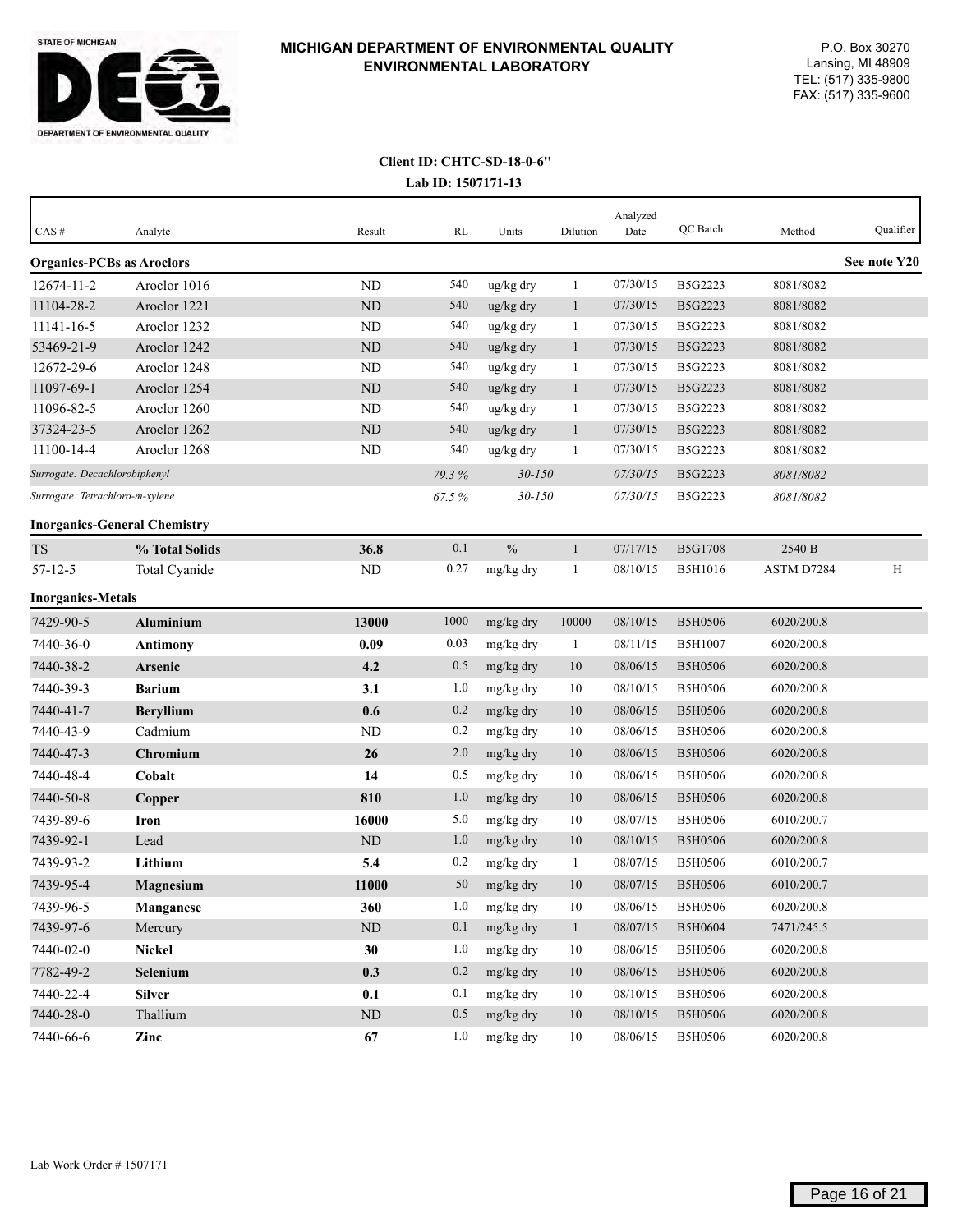

#### **Lab ID: 1507171-14 Client ID: CHTC-SD-18-1-3'**

| CAS#                             | Analyte                     | Result         | <b>RL</b> | Units        | Dilution     | Analyzed<br>Date | QC Batch       | Method    | Qualifier         |
|----------------------------------|-----------------------------|----------------|-----------|--------------|--------------|------------------|----------------|-----------|-------------------|
| <b>Organics-Semivolatiles</b>    |                             |                |           |              |              |                  |                |           | See note Y18, Y20 |
| $91 - 57 - 6$                    | 2-Methylnaphthalene         | <b>ND</b>      | 1700      | ug/kg dry    | $\mathbf{1}$ | 08/07/15         | B5H0412        | 8270      |                   |
| 83-32-9                          | Acenaphthene                | <b>ND</b>      | 680       | ug/kg dry    | 1            | 08/07/15         | B5H0412        | 8270      |                   |
| 208-96-8                         | Acenaphthylene              | <b>ND</b>      | 680       | ug/kg dry    | $\mathbf{1}$ | 08/07/15         | B5H0412        | 8270      |                   |
| $120 - 12 - 7$                   | Anthracene                  | <b>ND</b>      | 680       | ug/kg dry    | $\mathbf{1}$ | 08/07/15         | B5H0412        | 8270      |                   |
| $56 - 55 - 3$                    | Benz[a]anthracene           | ND             | 680       | ug/kg dry    | $\mathbf{1}$ | 08/07/15         | B5H0412        | 8270      |                   |
| $50 - 32 - 8$                    | Benzo[a]pyrene              | <b>ND</b>      | 1400      | ug/kg dry    | $\mathbf{1}$ | 08/07/15         | B5H0412        | 8270      |                   |
| 205-99-2                         | Benzo[b]fluoranthene        | <b>ND</b>      | 1400      | ug/kg dry    | $\mathbf{1}$ | 08/07/15         | B5H0412        | 8270      |                   |
| 191-24-2                         | Benzo[g,h,i]perylene        | N <sub>D</sub> | 1400      | ug/kg dry    | $\mathbf{1}$ | 08/07/15         | B5H0412        | 8270      |                   |
| 207-08-9                         | Benzo[k]fluoranthene        | <b>ND</b>      | 1400      | ug/kg dry    | $\mathbf{1}$ | 08/07/15         | B5H0412        | 8270      |                   |
| 218-01-9                         | Chrysene                    | <b>ND</b>      | 680       | ug/kg dry    | $\mathbf{1}$ | 08/07/15         | B5H0412        | 8270      |                   |
| $53 - 70 - 3$                    | Dibenz[a,h]anthracene       | <b>ND</b>      | 1400      | ug/kg dry    | $\mathbf{1}$ | 08/07/15         | B5H0412        | 8270      |                   |
| 206-44-0                         | Fluoranthene                | ND             | 680       | ug/kg dry    | 1            | 08/07/15         | B5H0412        | 8270      |                   |
| $86 - 73 - 7$                    | Fluorene                    | <b>ND</b>      | 680       | ug/kg dry    | $\mathbf{1}$ | 08/07/15         | B5H0412        | 8270      |                   |
| 193-39-5                         | Indeno $(1,2,3-c,d)$ pyrene | <b>ND</b>      | 1400      | ug/kg dry    | $\mathbf{1}$ | 08/07/15         | B5H0412        | 8270      |                   |
| $91 - 20 - 3$                    | Naphthalene                 | ND             | 680       | ug/kg dry    | $\mathbf{1}$ | 08/07/15         | B5H0412        | 8270      |                   |
| $85 - 01 - 8$                    | Phenanthrene                | <b>ND</b>      | 680       | ug/kg dry    | $\mathbf{1}$ | 08/07/15         | B5H0412        | 8270      |                   |
| $129 - 00 - 0$                   | Pyrene                      | <b>ND</b>      | 680       | ug/kg dry    | $\mathbf{1}$ | 08/07/15         | B5H0412        | 8270      |                   |
| Surrogate: 2-Fluorobiphenyl      |                             |                | 70.4%     | $32.9 - 115$ |              | 08/07/15         | B5H0412        | 8270      |                   |
| Surrogate: Nitrobenzene-d5       |                             |                | 61.5%     | $31.8 - 115$ |              | 08/07/15         | B5H0412        | 8270      |                   |
| Surrogate: p-Terphenyl-d14       |                             |                | 85.7%     | $38.5 - 115$ |              | 08/07/15         | B5H0412        | 8270      |                   |
| <b>Organics-PCBs as Aroclors</b> |                             |                |           |              |              |                  |                |           | See note Y20      |
| 12674-11-2                       | Aroclor 1016                | ND             | 270       | ug/kg dry    | $\mathbf{1}$ | 07/30/15         | B5G2223        | 8081/8082 |                   |
| 11104-28-2                       | Aroclor 1221                | <b>ND</b>      | 270       | ug/kg dry    | -1           | 07/30/15         | B5G2223        | 8081/8082 |                   |
| 11141-16-5                       | Aroclor 1232                | <b>ND</b>      | 270       | ug/kg dry    | $\mathbf{1}$ | 07/30/15         | B5G2223        | 8081/8082 |                   |
| 53469-21-9                       | Aroclor 1242                | <b>ND</b>      | 270       | ug/kg dry    | 1            | 07/30/15         | B5G2223        | 8081/8082 |                   |
| 12672-29-6                       | Aroclor 1248                | ND             | 270       | ug/kg dry    | $\mathbf{1}$ | 07/30/15         | B5G2223        | 8081/8082 |                   |
| 11097-69-1                       | Aroclor 1254                | <b>ND</b>      | 270       | ug/kg dry    | $\mathbf{1}$ | 07/30/15         | B5G2223        | 8081/8082 |                   |
| 11096-82-5                       | Aroclor 1260                | <b>ND</b>      | 270       | ug/kg dry    | $\mathbf{1}$ | 07/30/15         | B5G2223        | 8081/8082 |                   |
| 37324-23-5                       | Aroclor 1262                | <b>ND</b>      | 270       | ug/kg dry    | $\mathbf{1}$ | 07/30/15         | B5G2223        | 8081/8082 |                   |
| 11100-14-4                       | Aroclor 1268                | <b>ND</b>      | 270       | ug/kg dry    | $\mathbf{1}$ | 07/30/15         | B5G2223        | 8081/8082 |                   |
| Surrogate: Decachlorobiphenyl    |                             |                | 78.9%     | $30 - 150$   |              | 07/30/15         | B5G2223        | 8081/8082 |                   |
| Surrogate: Tetrachloro-m-xylene  |                             |                | 68.9%     | $30 - 150$   |              | 07/30/15         | <b>B5G2223</b> | 8081/8082 |                   |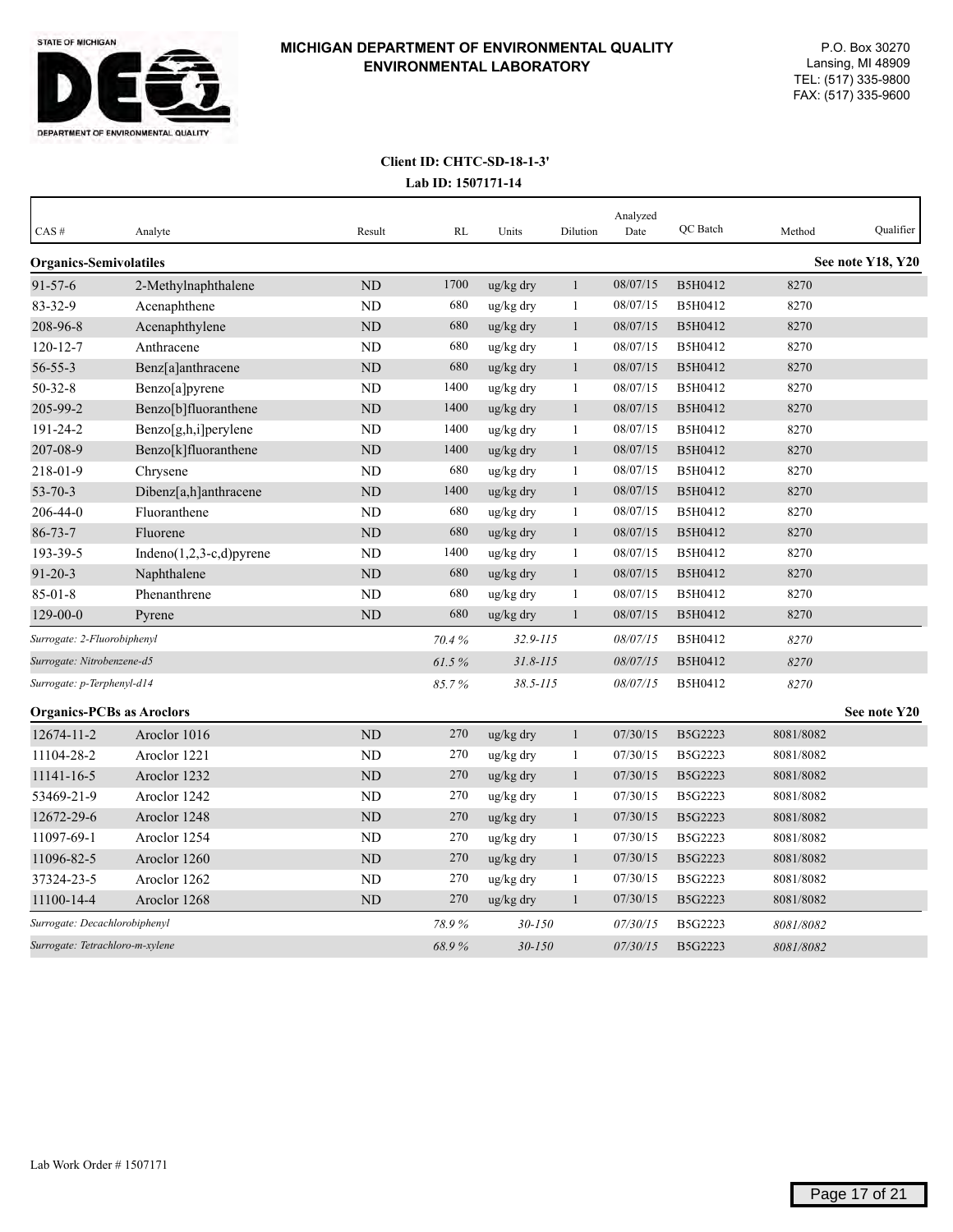

## **Lab ID: 1507171-14 Client ID: CHTC-SD-18-1-3'**

| CAS#      | Analyte                             | Result | RL  | Units         | Dilution | Analyzed<br>Date | OC Batch | Method | Qualifier |
|-----------|-------------------------------------|--------|-----|---------------|----------|------------------|----------|--------|-----------|
|           | <b>Inorganics-General Chemistry</b> |        |     |               |          |                  |          |        |           |
| <b>TS</b> | % Total Solids                      | 73.5   | 0.1 | $\frac{0}{0}$ |          | 07/17/15         | B5G1709  | 2540 B |           |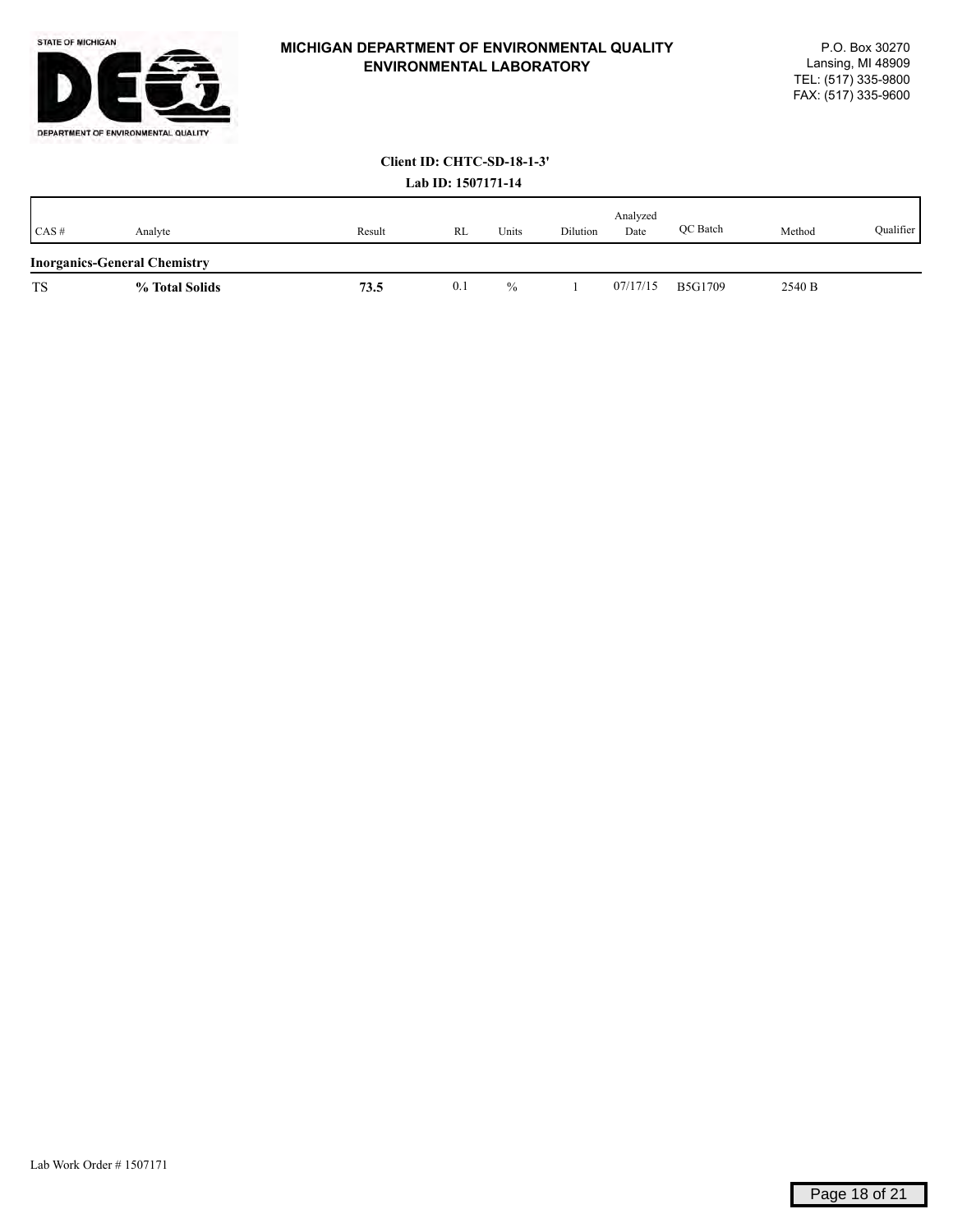

#### **Lab ID: 1507171-15 Client ID: CHTC-SD-18-3-5'**

| CAS#                                | Analyte        | Result    | RL    | Units                 | Dilution     | Analyzed<br>Date | QC Batch | Method    | Qualifier    |
|-------------------------------------|----------------|-----------|-------|-----------------------|--------------|------------------|----------|-----------|--------------|
| <b>Organics-PCBs as Aroclors</b>    |                |           |       |                       |              |                  |          |           | See note Y20 |
| 12674-11-2                          | Aroclor 1016   | ND        | 280   | ug/kg dry             |              | 07/30/15         | B5G2223  | 8081/8082 |              |
| 11104-28-2                          | Aroclor 1221   | ND        | 280   | ug/kg dry             | -1           | 07/30/15         | B5G2223  | 8081/8082 |              |
| 11141-16-5                          | Aroclor 1232   | ND        | 280   | ug/kg dry             | $\mathbf{1}$ | 07/30/15         | B5G2223  | 8081/8082 |              |
| 53469-21-9                          | Aroclor 1242   | ND        | 280   | ug/kg dry             |              | 07/30/15         | B5G2223  | 8081/8082 |              |
| 12672-29-6                          | Aroclor 1248   | ND        | 280   | ug/kg dry             | 1            | 07/30/15         | B5G2223  | 8081/8082 |              |
| 11097-69-1                          | Aroclor 1254   | ND        | 280   | ug/kg dry             |              | 07/30/15         | B5G2223  | 8081/8082 |              |
| 11096-82-5                          | Aroclor 1260   | <b>ND</b> | 280   | $\frac{u g}{k g}$ dry |              | 07/30/15         | B5G2223  | 8081/8082 |              |
| 37324-23-5                          | Aroclor 1262   | ND        | 280   | ug/kg dry             |              | 07/30/15         | B5G2223  | 8081/8082 |              |
| 11100-14-4                          | Aroclor 1268   | ND        | 280   | $\frac{u g}{k g}$ dry |              | 07/30/15         | B5G2223  | 8081/8082 |              |
| Surrogate: Decachlorobiphenyl       |                |           | 72.6% | $30 - 150$            |              | 07/30/15         | B5G2223  | 8081/8082 |              |
| Surrogate: Tetrachloro-m-xylene     |                |           | 63.7% | $30 - 150$            |              | 07/30/15         | B5G2223  | 8081/8082 |              |
| <b>Inorganics-General Chemistry</b> |                |           |       |                       |              |                  |          |           |              |
| <b>TS</b>                           | % Total Solids | 72.2      | 0.1   | $\frac{0}{0}$         |              | 07/17/15         | B5G1709  | 2540 B    |              |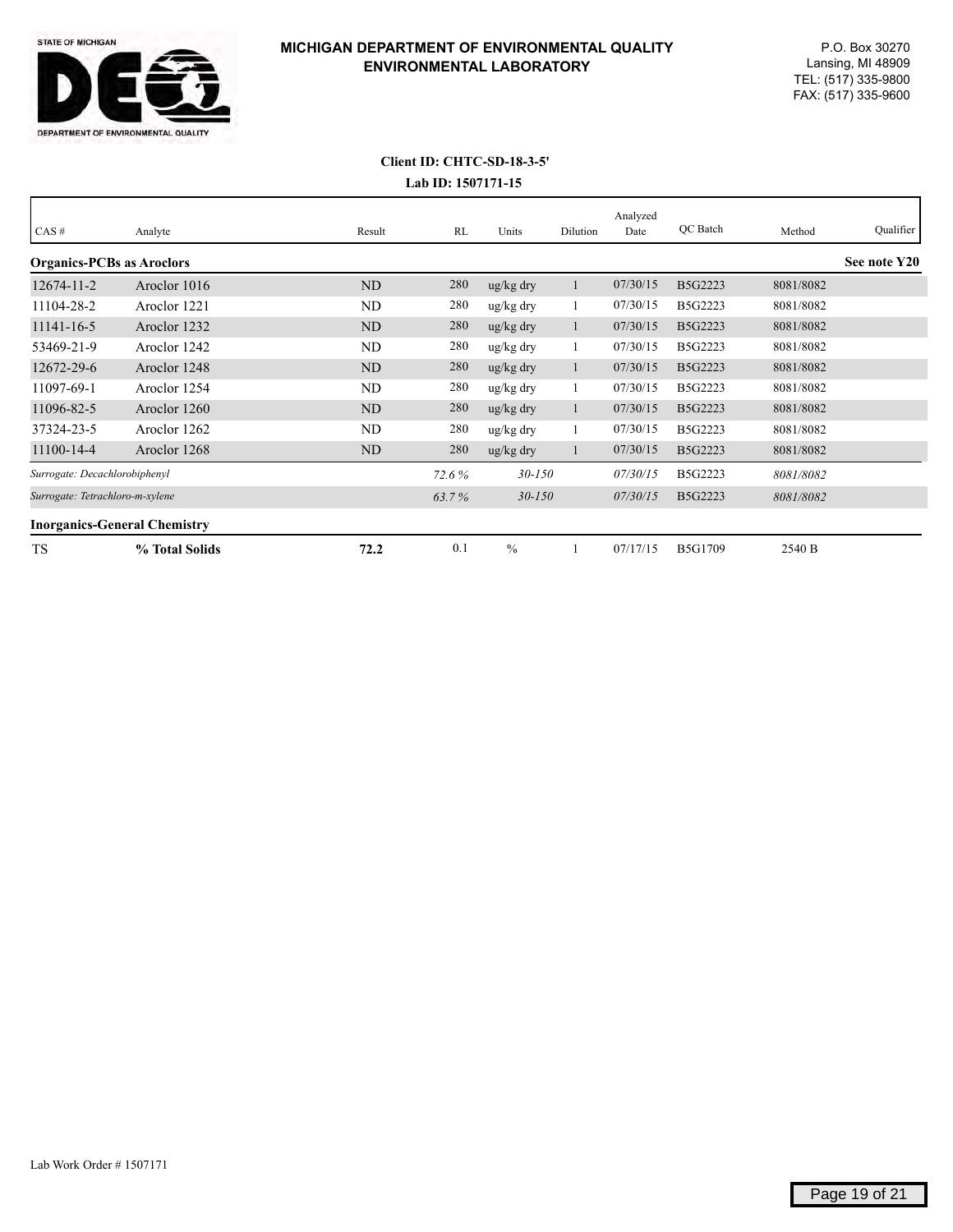

Michigan Department of Environmental Quality<br>Laboratory Services Section

*Please hold all PCB samples for possible future congener analysis.* 

EQP4013 (10/2014)

| Lab Work Order Number                                                                                                                                                                                                            |                                                                                                                                                                                                                                                                                                                       | Project Name<br>Abandoned Mining Wastes - Torch Lake PCB C&H Tamarack City Ops | <b>Analysis Request Sheet</b>                   |                                                                                                                                                                                                                                                                                                                                                                                                          |               |                                                                                                                                                                                                                                                                                                                                                                                                                                                                                                                                                                                        | $\mathbb{Q}$<br>Matrix<br><b>SEDIMENT</b>                                                                                                                                      |
|----------------------------------------------------------------------------------------------------------------------------------------------------------------------------------------------------------------------------------|-----------------------------------------------------------------------------------------------------------------------------------------------------------------------------------------------------------------------------------------------------------------------------------------------------------------------|--------------------------------------------------------------------------------|-------------------------------------------------|----------------------------------------------------------------------------------------------------------------------------------------------------------------------------------------------------------------------------------------------------------------------------------------------------------------------------------------------------------------------------------------------------------|---------------|----------------------------------------------------------------------------------------------------------------------------------------------------------------------------------------------------------------------------------------------------------------------------------------------------------------------------------------------------------------------------------------------------------------------------------------------------------------------------------------------------------------------------------------------------------------------------------------|--------------------------------------------------------------------------------------------------------------------------------------------------------------------------------|
| il d<br>Site Lode/Project Number                                                                                                                                                                                                 |                                                                                                                                                                                                                                                                                                                       | LL Email 1<br>AY                                                               |                                                 |                                                                                                                                                                                                                                                                                                                                                                                                          |               | Project FAI Days                                                                                                                                                                                                                                                                                                                                                                                                                                                                                                                                                                       | Sample Collector                                                                                                                                                               |
| 31000098                                                                                                                                                                                                                         |                                                                                                                                                                                                                                                                                                                       | 13                                                                             | binkley@westonsolutions.com                     |                                                                                                                                                                                                                                                                                                                                                                                                          |               |                                                                                                                                                                                                                                                                                                                                                                                                                                                                                                                                                                                        | AK/JP/AB-DEQ-RRD<br>$\mathbb{D}P$                                                                                                                                              |
| <b>Dept-Unusion-District</b>                                                                                                                                                                                                     | DEQ-RRD-UP District                                                                                                                                                                                                                                                                                                   | index<br>CL Email Z<br>44251                                                   | daniel.liebau@westonsolutions.com               |                                                                                                                                                                                                                                                                                                                                                                                                          |               | Project Due Date                                                                                                                                                                                                                                                                                                                                                                                                                                                                                                                                                                       | Sample Collector Phone<br>906-337-0389                                                                                                                                         |
| State Project Manager                                                                                                                                                                                                            |                                                                                                                                                                                                                                                                                                                       | PCA<br><b>CCEMBITS</b>                                                         |                                                 |                                                                                                                                                                                                                                                                                                                                                                                                          |               |                                                                                                                                                                                                                                                                                                                                                                                                                                                                                                                                                                                        | Contract Firm                                                                                                                                                                  |
| Amy Keranen                                                                                                                                                                                                                      |                                                                                                                                                                                                                                                                                                                       | 30872                                                                          | pincumbel@michigan.gov<br>Overflow Lab Choice 1 |                                                                                                                                                                                                                                                                                                                                                                                                          |               | <b>Accept Analysis</b>                                                                                                                                                                                                                                                                                                                                                                                                                                                                                                                                                                 | <b>Weston Solutions</b><br>Contract Firm Primary Contact                                                                                                                       |
| keranena@michigan.gov                                                                                                                                                                                                            | State Project Manager Email                                                                                                                                                                                                                                                                                           | Project<br>456990                                                              |                                                 |                                                                                                                                                                                                                                                                                                                                                                                                          |               | hold time codes<br>no                                                                                                                                                                                                                                                                                                                                                                                                                                                                                                                                                                  | Jeff Binkley                                                                                                                                                                   |
| 906-337-0389                                                                                                                                                                                                                     | <b>State Project Manager Phone</b>                                                                                                                                                                                                                                                                                    | Overflow Lab Choice 2<br>Phase<br>00                                           |                                                 |                                                                                                                                                                                                                                                                                                                                                                                                          |               |                                                                                                                                                                                                                                                                                                                                                                                                                                                                                                                                                                                        | Primary Contact Phone<br>906-523-5457                                                                                                                                          |
| Lab Use                                                                                                                                                                                                                          |                                                                                                                                                                                                                                                                                                                       |                                                                                | Collection                                      | Collection                                                                                                                                                                                                                                                                                                                                                                                               | Container     |                                                                                                                                                                                                                                                                                                                                                                                                                                                                                                                                                                                        |                                                                                                                                                                                |
| Only<br>$\mathbf{1}$                                                                                                                                                                                                             | Field Sample Identification                                                                                                                                                                                                                                                                                           |                                                                                | Date                                            | Time                                                                                                                                                                                                                                                                                                                                                                                                     | Count         | Comments-                                                                                                                                                                                                                                                                                                                                                                                                                                                                                                                                                                              |                                                                                                                                                                                |
| $\overline{c}$                                                                                                                                                                                                                   | CHTC-SD <sub>0</sub> 7 - 1-3 dup                                                                                                                                                                                                                                                                                      |                                                                                | $7/\mu/s$                                       | 1145                                                                                                                                                                                                                                                                                                                                                                                                     |               |                                                                                                                                                                                                                                                                                                                                                                                                                                                                                                                                                                                        |                                                                                                                                                                                |
| 3                                                                                                                                                                                                                                | CHTC-SD <sub>O</sub> 7 - 1-3'                                                                                                                                                                                                                                                                                         |                                                                                |                                                 | 1145                                                                                                                                                                                                                                                                                                                                                                                                     |               |                                                                                                                                                                                                                                                                                                                                                                                                                                                                                                                                                                                        |                                                                                                                                                                                |
| 4<br>$\mathcal{O}$                                                                                                                                                                                                               | CHTC-SD <sub>O</sub> 7 . $3 - 51$<br>CHTC-SDEXO - 0-6"                                                                                                                                                                                                                                                                |                                                                                |                                                 | 150                                                                                                                                                                                                                                                                                                                                                                                                      | <b>Tomas</b>  |                                                                                                                                                                                                                                                                                                                                                                                                                                                                                                                                                                                        |                                                                                                                                                                                |
| 5                                                                                                                                                                                                                                | CHTC-SD $\mathcal{O}(\sigma - 1 - 3)^r$                                                                                                                                                                                                                                                                               |                                                                                |                                                 | 0910<br>0415                                                                                                                                                                                                                                                                                                                                                                                             | Ì             |                                                                                                                                                                                                                                                                                                                                                                                                                                                                                                                                                                                        |                                                                                                                                                                                |
| 05<br>6                                                                                                                                                                                                                          | CHTC-SD $66 - 3 - 3.92$                                                                                                                                                                                                                                                                                               |                                                                                | E.                                              | 0920                                                                                                                                                                                                                                                                                                                                                                                                     | $\frac{1}{2}$ |                                                                                                                                                                                                                                                                                                                                                                                                                                                                                                                                                                                        |                                                                                                                                                                                |
| 7<br>$\sigma$                                                                                                                                                                                                                    | CHTC-SD2.0 - 0 - 10 <sup>11</sup>                                                                                                                                                                                                                                                                                     |                                                                                | 7/12/5                                          | 1800                                                                                                                                                                                                                                                                                                                                                                                                     |               |                                                                                                                                                                                                                                                                                                                                                                                                                                                                                                                                                                                        |                                                                                                                                                                                |
| $\bf 8$<br>ÓÂ<br>CHTC-SD <sub>2.0</sub> - 1 - 3'                                                                                                                                                                                 |                                                                                                                                                                                                                                                                                                                       |                                                                                | 1805                                            | į                                                                                                                                                                                                                                                                                                                                                                                                        |               |                                                                                                                                                                                                                                                                                                                                                                                                                                                                                                                                                                                        |                                                                                                                                                                                |
| 9<br>$\sqrt{c}$                                                                                                                                                                                                                  | CHTC-SD <sub>20</sub> $-3 - 4.25'$                                                                                                                                                                                                                                                                                    |                                                                                |                                                 | 1810                                                                                                                                                                                                                                                                                                                                                                                                     | $\Lambda$     |                                                                                                                                                                                                                                                                                                                                                                                                                                                                                                                                                                                        |                                                                                                                                                                                |
| 10 <sub>1</sub>                                                                                                                                                                                                                  | $CHTC-SD - \equiv$                                                                                                                                                                                                                                                                                                    |                                                                                |                                                 |                                                                                                                                                                                                                                                                                                                                                                                                          |               |                                                                                                                                                                                                                                                                                                                                                                                                                                                                                                                                                                                        |                                                                                                                                                                                |
| Chlorinated only<br>GRO<br>1,4 Dioxane<br>OS - Pesticides, PCBs<br>Pesticides & PCBs<br>Pesticides only<br>PCBs only<br>Toxaphene<br>BNA - Base Neutral Acids<br><b>BNAs</b><br>PNAs only<br>BNs only<br>Finger Print<br>DRO/ORO | 12345678910<br>12345678910<br>12345678910<br>12345678910<br>12345678910<br>(123)05608910<br>12345678910<br>12345678910<br>1 2 3 4(3) 6 7 8 9 10<br>12345678910<br>Organic Specialty Requests<br>Library search - Volatiles 12345678910<br>Ubrary search - Sem Wols 3 2 3 4 5 6 7 8 9 10<br>12345678910<br>12345678910 | (As,Ba,Cd,Cr,Cu,Pb,Hg,Se,Ag,Zn)                                                |                                                 | Barium - Ba<br>Beryllium - Be<br>Cadmium - Cd<br>Cobalt - Co<br>Chromium - Cr<br>Copper - Cu<br>fron-Fe<br>Mercury - Hg<br>Uthlum - U<br>Manganese - Mn<br>Molybdenum - Mo<br>Nickel - Ni<br>Lead-Pb<br>Antimony - Sb<br>Selenium - Se<br>Strontium - Sr<br>Titanium - Ti<br>Thallium-TI<br>Uranium - U<br>Vanadium - V<br>$zinc - zn$<br>Calcium - Ca<br>Potassium - K<br>Magnesium - Mg<br>Sodium - Na |               | 1 2 3 4 5 6 7 8 9 10<br>$1\ 2\ 3\ 4\ 5\ 6\ 7\ 8\ 9\ 10$<br>$1$ 2 3 4/5 6 7 8 9 10<br>1 2 3 45 578 9 10<br>1 2 3 4 5 6 7 8 9 10<br>1 2 3 4/5 6 78 9 10<br>1 2 3 4 5 6 7 8 9 10<br>12345678910<br>12345678910<br>$1 2 3[4 5 6]$ 7 8 9 10<br>12345678910<br>$1$ 2 3 4 5 6 $/$ 8 9 10<br>1 2 3 4/5 6/78 9 10<br>12345678910<br>1 2 3 4 5 6 7 8 9 10<br>$123\overline{4}5678910$<br>12345678910<br>$1, 2, 3$ (a) $5, 6, 7, 8, 9, 10$<br>12345678910<br>12345678910<br>$1$ 2 3 $(4)$ 5 6 $(7)$ 8 9 10<br>12345678910<br>12345678910<br>$1 2 3 \frac{3}{5} 6 \frac{7}{8} 9 10$<br>12345678910 | Chem Oxyg Dem - COD<br>12345678910<br>Total Org Carbon - TOC<br>1 2 3 4 5 6 7 8 9 10<br>Kjeldahl Nitrogen - KN<br>1 2 3 4 5 6 7 8 9 10<br>Total Phosphorus - TP<br>12345678910 |
| Signaturez                                                                                                                                                                                                                       | <b>Relinquished by</b><br>Print Name Dan Pesbody                                                                                                                                                                                                                                                                      |                                                                                | <b>Received By</b>                              | ClG                                                                                                                                                                                                                                                                                                                                                                                                      |               | SED CHRESPONSEN, WESTERN SOLUTIONS                                                                                                                                                                                                                                                                                                                                                                                                                                                                                                                                                     | Date / Time<br>7/14/15<br>09115                                                                                                                                                |
| Chain of Custody<br>Print Name<br>& Org.<br>Signature:<br>Print Name<br>& Org.<br>Signature:                                                                                                                                     | RESPAUSEN<br>ነይኦ                                                                                                                                                                                                                                                                                                      | WESTEN SOLUTIONS                                                               |                                                 | UP <sub>5</sub><br>$\tilde{z}$<br>€                                                                                                                                                                                                                                                                                                                                                                      |               |                                                                                                                                                                                                                                                                                                                                                                                                                                                                                                                                                                                        | l2<br>1515<br>1103<br>Page 20 of 21                                                                                                                                            |